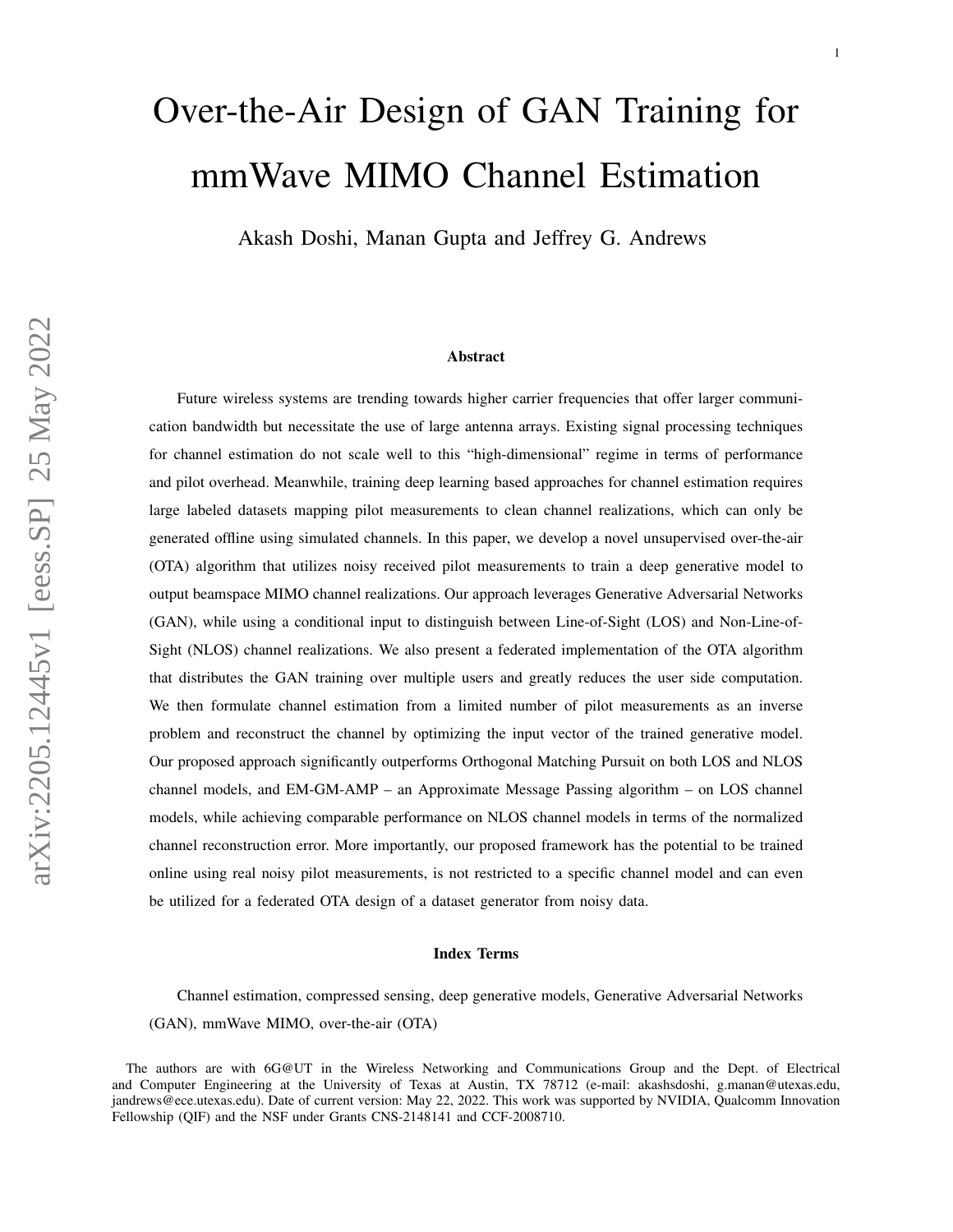## I. INTRODUCTION

## *A. Motivation*

Channel estimation (CE) in 6G and beyond will increasingly be performed for larger antenna arrays at both the base station (BS) and user (UE), increasing the dimensionality and complexity of the problem, as future communication systems tend towards progressively higher carrier frequencies in the mmWave and sub-THz range [\[1\]](#page-29-0), [\[2\]](#page-29-1). While channel estimation at sub-6 GHz in practical wireless deployments is usually performed using Least Squares (LS) or minimum mean squared error (MMSE) estimators [\[3\]](#page-29-2), these do not scale to higher carrier frequencies which require large antenna arrays.

At higher carrier frequencies, the beamspace sparsity of MIMO channels is exploited to perform beam alignment – steering the antenna arrays at the BS and UE to maximize SNR. Due to latency constraints, the number of candidate beams used to perform beam alignment is relatively small, limiting the SNR achieved. Consequently, researchers have been actively investigating learning-based approaches with an eye to improving both CE and beam alignment in this "highdimensional" regime. A common drawback of such attempts has been the requirement of large datasets of clean channel realizations for training. Such training datasets are either generated using statistical channel models or through ray-tracing for a given physical environment. What is desirable is a learning-based CE or beam alignment algorithm that can be trained using received (noisy) pilot measurements alone. This will eliminate performance losses stemming from inaccurate channel modelling and allow for online updates to the learned models.

Deep generative modelling [\[4\]](#page-29-3) is a powerful unsupervised learning tool that can be used to implicitly learn complex probability distributions. Recently, it has also been utilized for solving *inverse problems* i.e. reconstructing an unknown signal or image from observations [\[5\]](#page-29-4). The forward process mapping the signal to the observation is typically non-invertible, hence it is impossible to uniquely reconstruct the signal in the absence of some prior knowledge [\[6\]](#page-29-5). A trained deep generative network can be used to encode such a prior. In this paper, we describe a novel over-the-air approach based on deep generative modelling to learn the high-dimensional channel distribution from noisy pilot measurements and subsequently use the trained generative networks to accurately reconstruct the beamspace representation of the channel from compressive pilot measurements.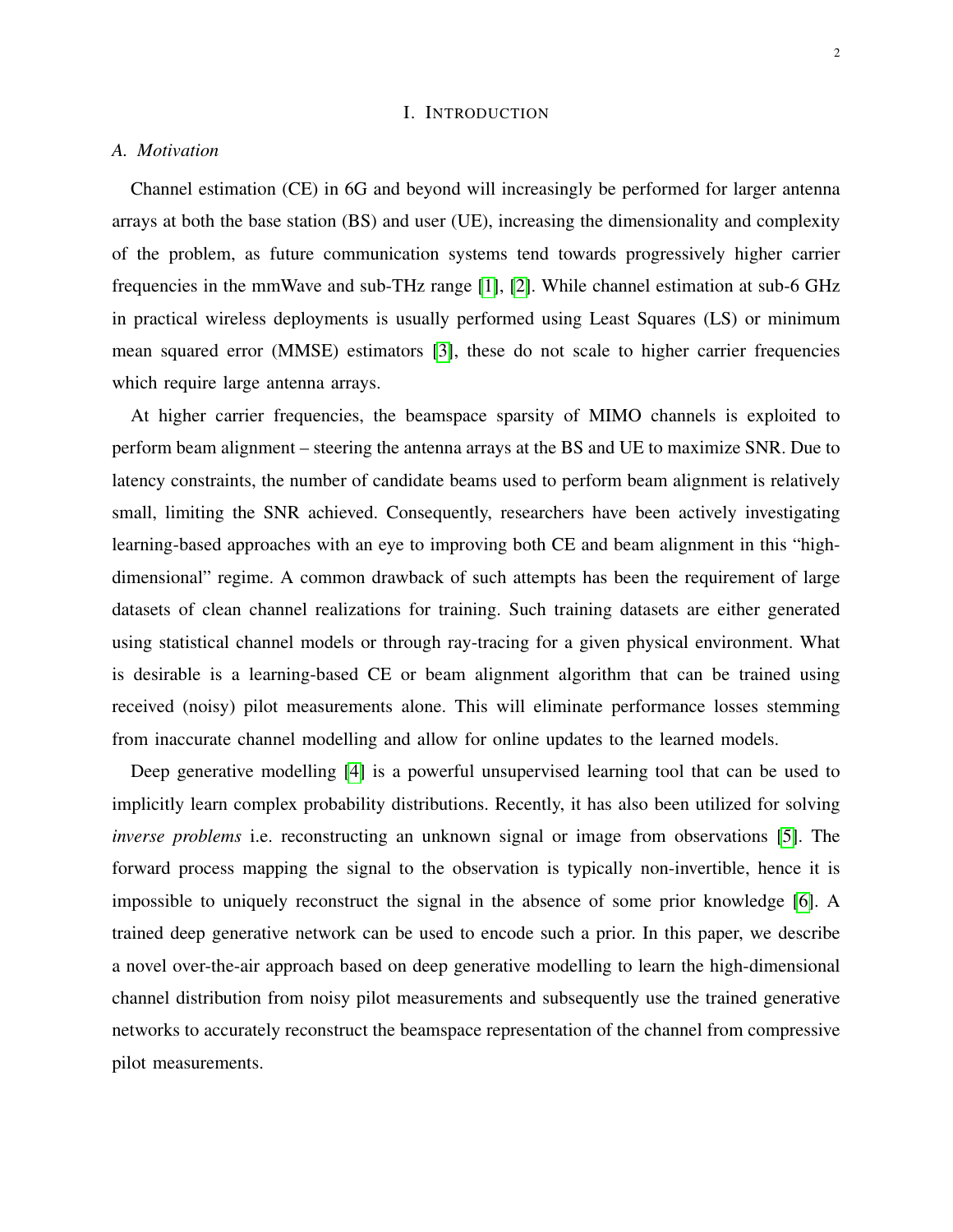## <span id="page-2-0"></span>*B. Related Work*

Channel measurements indicate that mmWave MIMO channels are sparse in their beamspace representation [\[7\]](#page-29-6) due to clustering of the paths into small, relatively narrowbeam clusters. To exploit this sparsity (that LS and MMSE cannot), several papers have provided a sparse formulation of mmWave CE in both the angular [\[8\]](#page-29-7) and delay-Doppler domain [\[9\]](#page-29-8) and subsequently employed Orthogonal Matching Pursuit (OMP) [\[10\]](#page-29-9) and Basis Pursuit Denoising [\[11\]](#page-29-10) for sparse channel reconstruction. Approximate Message Passing (AMP) [\[12\]](#page-29-11) and its variants such as EM-GM-AMP [\[13\]](#page-29-12) and VAMP [\[14\]](#page-29-13) have also proved to be robust compressed sensing (CS)-based approaches to sparse channel estimation [\[15\]](#page-29-14), [\[16\]](#page-29-15).

CS-based approaches suffer from the drawback of assuming exact sparsity in the DFT basis, and result in poor channel reconstruction if the cross-correlation in the columns of the sensing matrix is high [\[17\]](#page-29-16). Meanwhile deep learning based approaches to channel estimation have been making rapid advancements. A plethora of papers recently [\[18\]](#page-29-17)–[\[22\]](#page-30-0) have designed supervised deep learning techniques that provide pilot measurements as input to a neural network (NN) that outputs the desired channel. These suffer from the drawback of requiring a labeled dataset to train, and hence have to be trained offline. To circumvent the requirement of a labeled dataset, we designed an unsupervised CE algorithm [\[23\]](#page-30-1), [\[24\]](#page-30-2) that trained a deep generative network to output channel realizations using Generative Adversarial Networks (GAN) [\[25\]](#page-30-3). Our proposed algorithm used the trained generative network for high-dimensional CE from a small number of pilots and provided a compressed representation of the estimated channel which could be used for channel reconstruction at the BS. By employing posterior sampling via Langevin dynamics in combination with a generative prior [\[26\]](#page-30-4) for channel estimation, [\[27\]](#page-30-5) has further improved upon the performance of [\[23\]](#page-30-1), albeit at the cost of a significantly increased execution time which could run contrary to the block fading assumption made in their exposition. The generative CE algorithm of [\[23\]](#page-30-1) was also applied to wideband channel estimation in [\[28\]](#page-30-6), at the cost of designing a separate generative model for each transmit and receive antenna pair, thus not exploiting spatial correlation.

However, the aforementioned generative channel estimation techniques and other works performing generative channel modelling [\[29\]](#page-30-7) require a large dataset of clean channel realizations to train a GAN. In addition, our prior work [\[23\]](#page-30-1) has the following two limitations: i) Antenna spacing of  $\lambda_c/10$  (where  $\lambda_c = c/f_c$  and  $f_c$  is the carrier frequency) in place of the conventional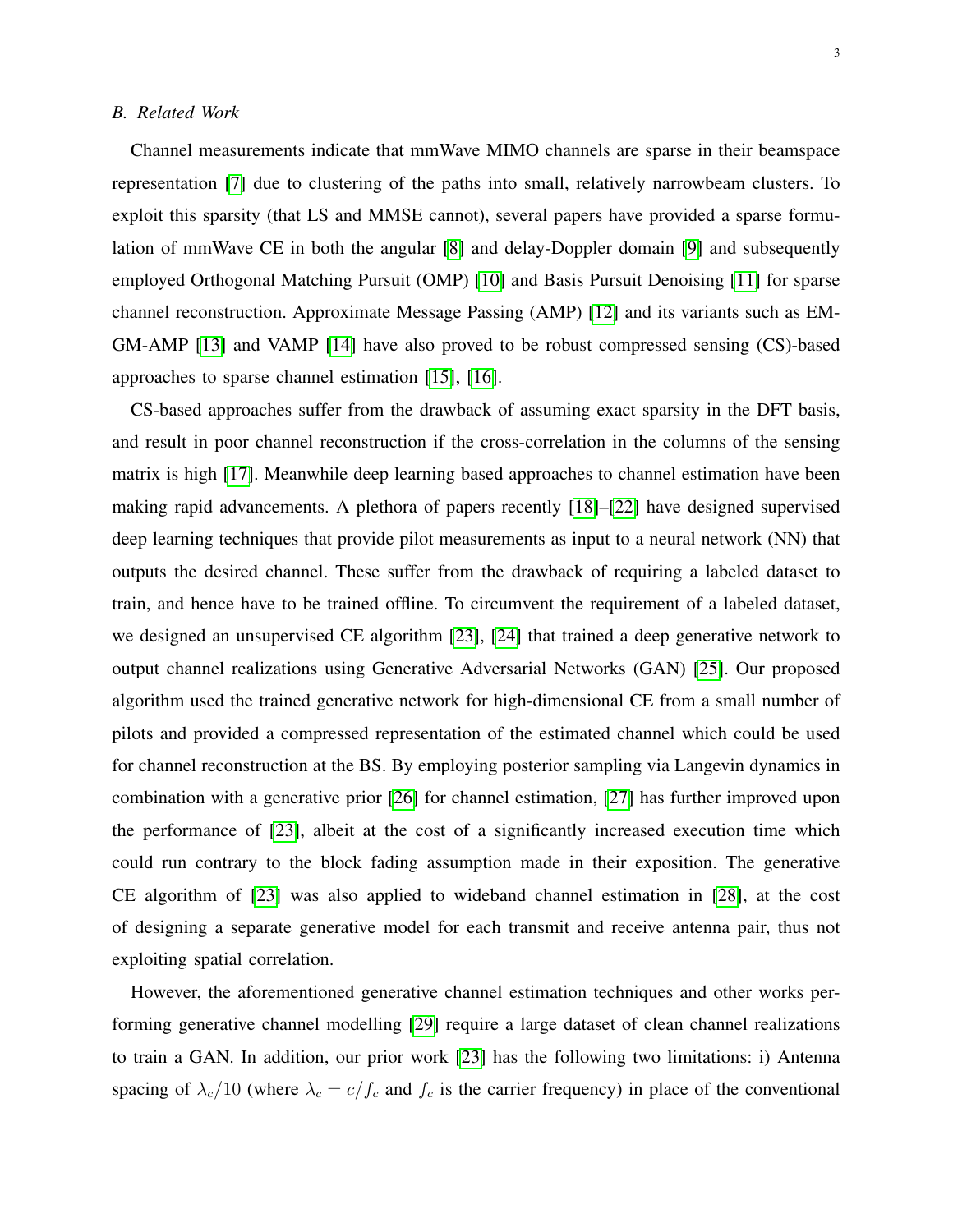$\lambda_c/2$  was assumed to generate high spatial correlation in channel realizations and ii) the GAN was trained and its performance evaluated only on channels with a strong LOS component.

## *C. Contributions*

We propose a design for an over-the-air (OTA) implementation of GAN training and generative channel estimation. We utilize received pilot measurements, instead of clean channel realizations, to train a Conditional Wasserstein GAN with no assumptions on the channel model or lineof-sight conditions. We propose several new ideas that while collectively overcoming the key real-world limitations of the initial work done in [\[23\]](#page-30-1), also set forth a new distributed design strategy – FedPilotGAN – as elaborated in our contributions below.

Beamspace Generative Channel Estimation: In order to relax the antenna spacing constraint from  $\lambda_c/10$  to the conventional  $\lambda_c/2$ , we propose to solve generative channel estimation in the beamspace domain. This helps to exploit the angular clustering in mmWave MIMO channels, while simultaneously not imposing any constraints on the sparsity of the beamspace representation as is the case in traditional CS algorithms. Moreover, we demonstrate the advantage of using deep generative models over CS based approaches for solving inverse problems by showing that a trained generative prior eliminates the need for careful tuning of the sensing matrices.

Training Wasserstein GANs for LOS and NLOS channels: In [\[23\]](#page-30-1), we trained a Wasserstein GAN (WGAN) on channels with a dominating Line-of-Sight (LOS) component. By training the generator to output beamspace channel representations and improving the performance of WGAN using Gradient Penalty (GP) [\[30\]](#page-30-8), we train generative models for a range of LOS and Non-Line-of-Sight (NLOS) MIMO channels with varying degrees of approximate sparsity in their beamspace representation. Subsequently, we train a single Conditional Wasserstein GAN (CWGAN) that takes as conditional input the channel's LOS/NLOS state to output samples from the entire aforementioned range of channels.

Training a GAN from noisy pilot measurements: In order to overcome the requirement of a dataset of clean channel realizations, we present a novel GAN architecture – *Pilot GAN* – that combines LS channel estimation with Ambient GAN [\[31\]](#page-30-9) to train a generative model to output MIMO channel realizations given a dataset of full-rank noisy pilot measurements in a hybrid mmWave architecture. We also provide insights into the range of measurement models under which the Pilot GAN framework is applicable.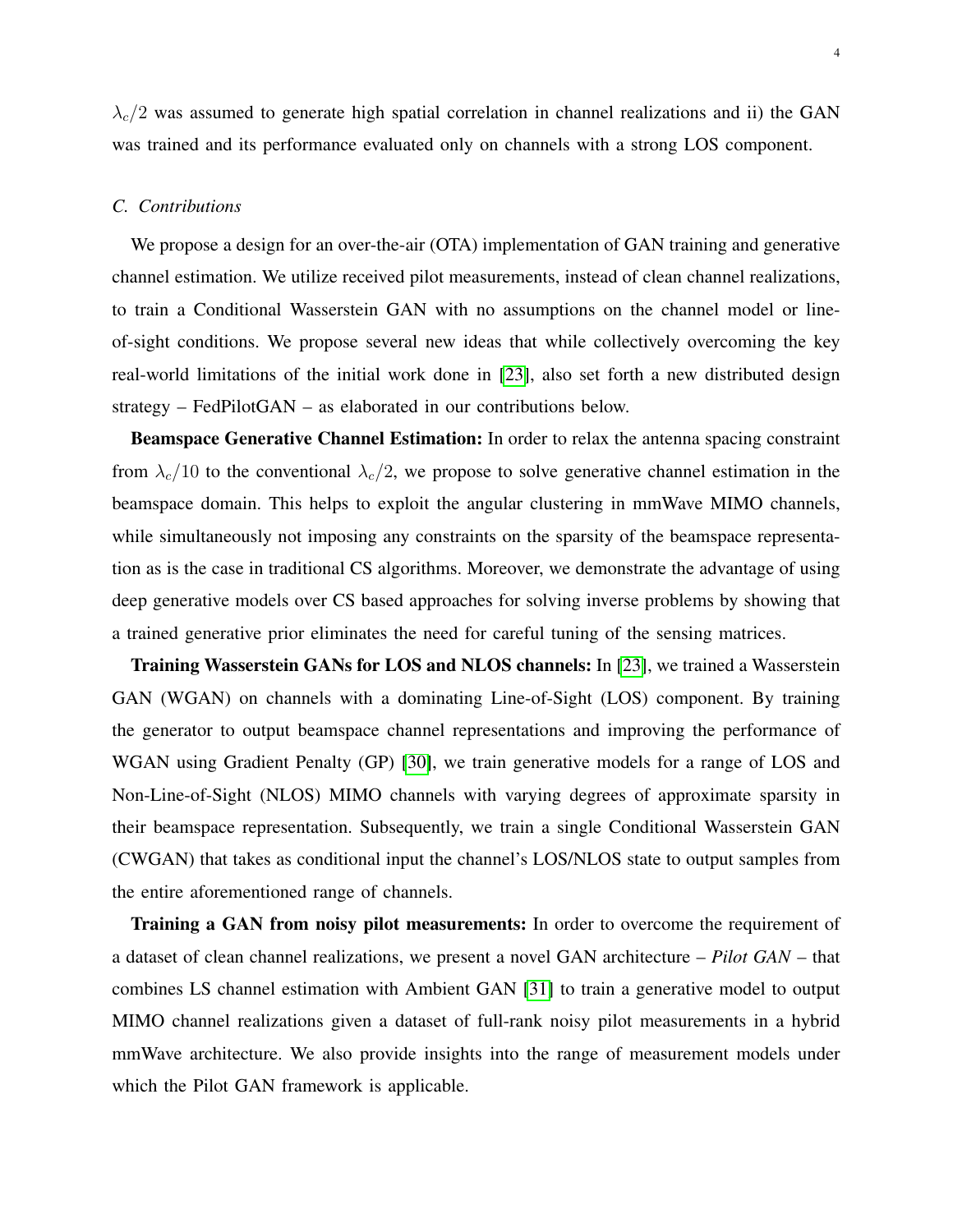Federated Pilot GAN: We describe a federated implementation of Pilot GAN – *FedPilotGAN* – to facilitate distributed GAN training from noisy pilot measurements over multiple users. This helps to reduce the UE side computation and move the computationally intensive generator training to the BS without impacting the performance of generative channel estimation, as will be demonstrated in Section [VI-C.](#page-23-0) We also highlight the ability of FedPilotGAN to design a dataset generator at a server (BS) using only noisy realizations collected at multiple users – without transmitting data realizations between the server and the users.

Pilot Conditional GAN: We combine the aforementioned Pilot GAN with the CWGAN architecture to train a conditional generative model from noisy pilot measurements. Furthermore, we train a neural network (NN) to determine the LOS/NLOS state of the channel based on pilot measurements, and use its output as input to the conditional generator, thus designing an OTA GAN training algorithm based on pilot measurements. The resulting trained conditional generator is then used to perform CE from compressive pilot measurements across a variety of high-dimensional MIMO channels.

## *D. Notation & Organization*

We use bold uppercase A to denote a matrix and bold lowercase a to denote a vector.  $||A||_2$  is the Frobenius norm of A and  $||a||_0$  denotes the number of non-zero entries in a.  $diag(\mathbf{A}_1, \ldots, \mathbf{A}_N)$  represents a block diagonal matrix whose diagonal entries are given by  ${A_1, \ldots, A_N}$ .  ${\underline{A}}$  is a vector obtained by stacking the columns of A. For matrix A of size  $M \times N$  and matrix B of size  $P \times Q$ ,  $A \otimes B$  denotes the  $MP \times NQ$  matrix of their Kronecker product. E[.] is the expectation operator,  $sgn(x) = 1$  if  $x > 0$ ,  $-1$  if  $x < 0$  and 0 otherwise and  $\mathbb{P}(B)$  denotes the probability that an event B occurs. [a] denotes the set  $\{1, \ldots, a\}$  for any integer a, while  $[a] \times [b]$  denotes the Cartesian product of the two sets.

The paper is organized as follows. The system model is outlined in Section [II,](#page-5-0) followed by a detailed description of the beamspace generative channel estimator in Section [III.](#page-5-1) Each of the GAN architectures mentioned above is then expounded upon in Section [IV,](#page-7-0) followed by the architectural and simulation details of these GANs in Section [V.](#page-15-0) The results are presented in Section [VI](#page-19-0) and the paper concludes with final thoughts and future directions in Section [VII.](#page-28-0)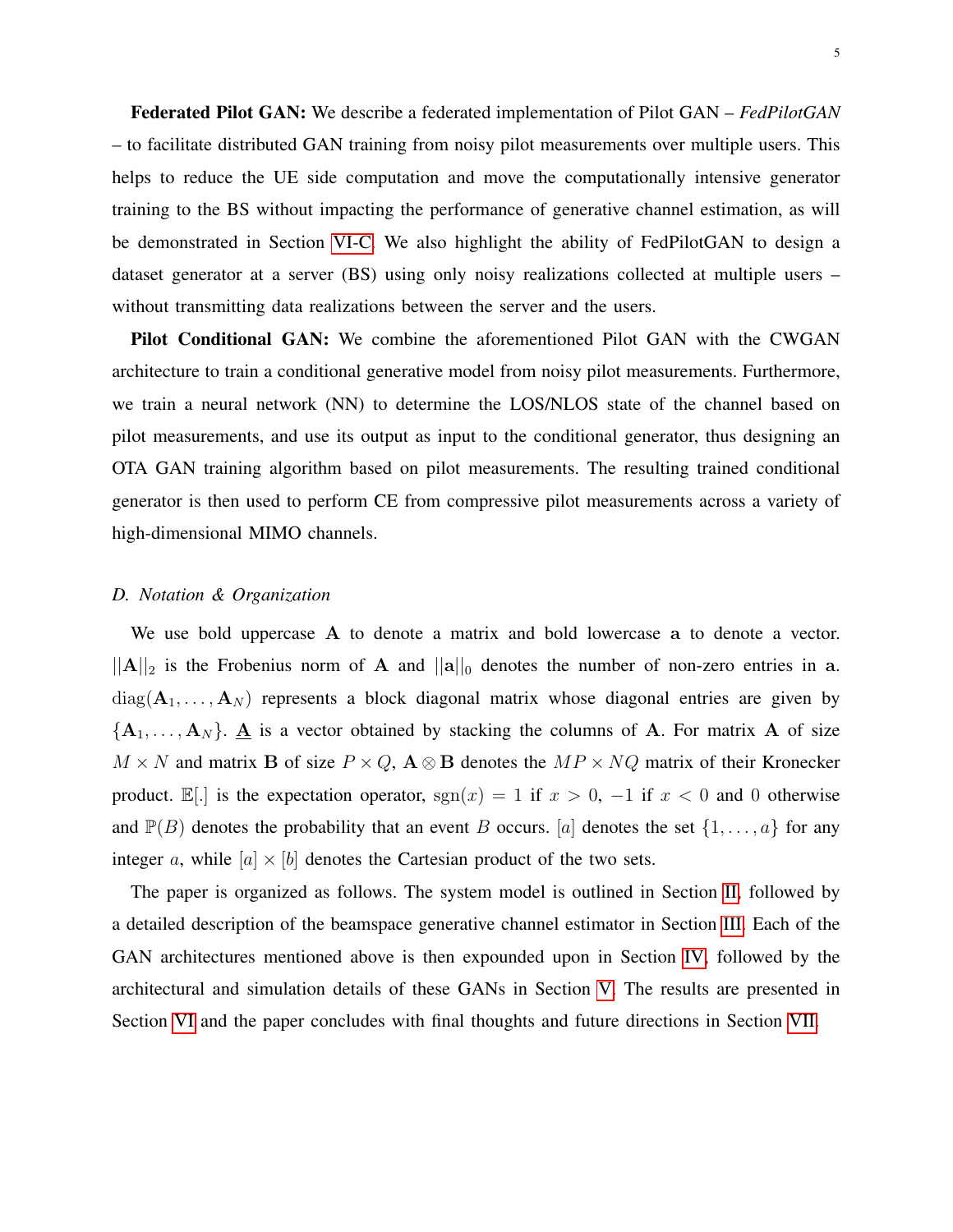## II. SYSTEM MODEL

<span id="page-5-0"></span>Consider the problem of single user downlink (DL) narrowband mmWave MIMO channel estimation with a transmitter having  $N_t$  antennas and the receiver having  $N_r$  antennas. Denote the hybrid precoder at the transmitter by  $\mathbf{F} \in \mathbb{C}^{N_t \times N_s}$ , and the hybrid combiner at the receiver by  $\mathbf{W} \in \mathbb{C}^{N_r \times N_s}$ , with  $N_s$  being the number of data streams that can be transmitted. With the MIMO channel denoted by  $\mathbf{H} \in \mathbb{C}^{N_r \times N_t}$ , the transmitted pilot symbols  $\mathbf{S} \in \mathbb{C}^{N_s \times N_p}$  are received as

<span id="page-5-2"></span>
$$
\mathbf{Y} = \mathbf{W}^H \mathbf{H} \mathbf{F} \mathbf{S} + \mathbf{W}^H \mathbf{N},\tag{1}
$$

where each element of  $N \in \mathbb{C}^{N_r \times N_p}$  is an independent and identically distributed (i.i.d.) complex Gaussian random variable with mean 0 and some variance  $\sigma^2$ . Implicitly assumed in [\(1\)](#page-5-2) is a block fading model over  $N_p$  pilot symbols i.e. a new i.i.d. channel realization H is chosen every  $N_p$  time slots. In this paper, we assume a fully connected phase shifting network [\[11\]](#page-29-10). We also constrain the angles realized by the phase shifters to quantized sets [\[32\]](#page-30-10) given by

$$
\mathcal{A} = \left\{ 0, \frac{2\pi}{2^{N_Q}}, \dots, \frac{(2^{N_Q} - 1)2\pi}{2^{N_Q}} \right\},\tag{2}
$$

where  $N_Q$  is the number of quantization bits. We assume  $N_{bit,t}$  and  $N_{bit,r}$  phase shift quantization bits at the transmitter and receiver respectively, with the quantization sets denoted by  $A_t$  and  $\mathcal{A}_r$  respectively. This implies  $[\mathbf{F}]_{i,j} = \frac{1}{\sqrt{N}}$  $\frac{1}{N_t}e^{j\psi_{i,j}}$  and  $[\mathbf{W}]_{i,j} = \frac{1}{\sqrt{N_t}}$  $\frac{1}{N_r}e^{j\phi_{i,j}}$  where  $\psi_{i,j} \in \mathcal{A}_t$  and  $\phi_{i,j} \in \mathcal{A}_r$ . Vectorizing [\(1\)](#page-5-2) and utilizing the Kronecker product identity  $\overline{ABC} = (\overline{C}^T \otimes A)\overline{B}$ , we obtain

<span id="page-5-3"></span>
$$
\underline{\mathbf{y}} = (\mathbf{S}^T \mathbf{F}^T \otimes \mathbf{W}^H) \underline{\mathbf{H}} + (\mathbf{I}_{N_p} \otimes \mathbf{W}^H) \underline{\mathbf{n}},
$$
(3)

where  $y \in \mathbb{C}^{N_s N_p \times 1}$ ,  $\underline{H} \in \mathbb{C}^{N_r N_t \times 1}$  and  $\underline{n} \in \mathbb{C}^{N_r N_p \times 1}$ . Denote  $A = (\mathbf{S}^T \mathbf{F}^T \otimes \mathbf{W}^H)$ . A has dimensions  $N_s N_p \times N_t N_r$ , however its rank is bounded by  $N_s^2$ , since F can have atmost  $N_s$ independent columns. Consequently, if  $N_sN_p \langle N_tN_r$ , the system of equations given by [\(3\)](#page-5-3) does not have a unique solution, and we cannot perform traditional least-squares (LS) estimation to recover  $\underline{H}$ . In other words, recovering  $\underline{H}$  from y given A is an inverse problem. In Section [III,](#page-5-1) we will describe an algorithm to solve this inverse problem using a deep generative prior.

#### III. GENERATIVE CHANNEL ESTIMATION (GCE)

<span id="page-5-1"></span>Deep generative models G are feed-forward neural networks (NN) that take as input a low dimensional vector  $\mathbf{z} \in \mathbb{R}^d$  and output high dimensional matrices  $\mathbf{G}(z) \in \mathbb{R}^{c \times l \times w}$  where  $d \ll clw$ .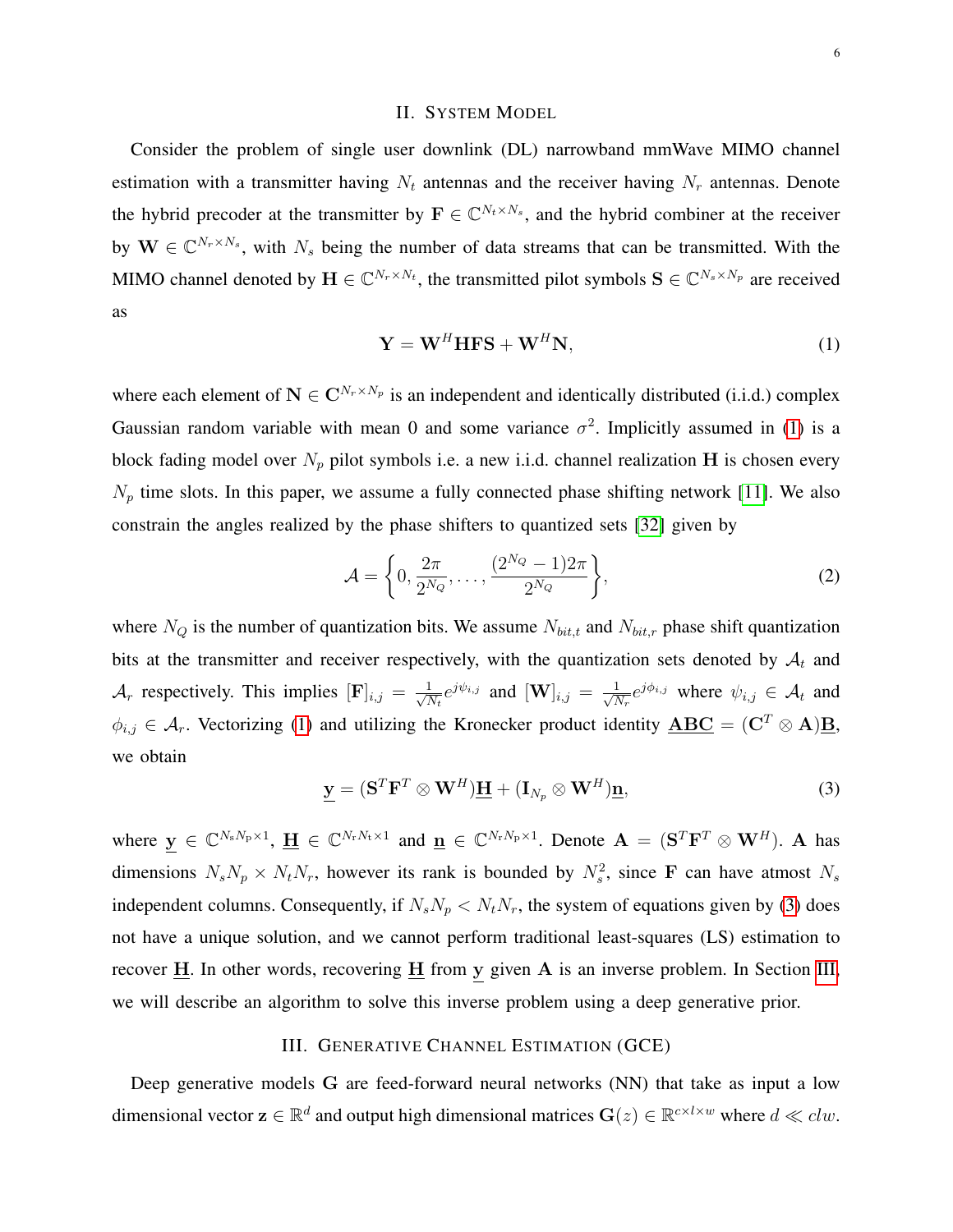Such a model can be trained to take a i.i.d. Gaussian vector z as input and produce samples from complicated distributions, such as human faces [\[4\]](#page-29-3). One powerful method for training generative models is using Generative Adversarial Networks (GAN) [\[25\]](#page-30-3).

In [\[23\]](#page-30-1), we developed an algorithm that utilized compressed sensing using deep generative models [\[5\]](#page-29-4) to perform MIMO channel estimation. We trained G to output channel realizations H from a given distribution, and then utilized G to recover H from compressive pilot measurements y. However, we experimentally demonstrated that a reduced antenna spacing of  $\lambda_c/10$  in the antenna arrays at the transmitter and receiver was key to training G successfully. We attributed this to the high spatial correlation generated in channel realizations by such an antenna spacing, making it easier for G to learn the underlying channel distribution.

In this paper, we will utilize the following key insight to output channel realizations with the conventional  $\lambda_c/2$  antenna spacing: *beamspace representation of mmWave MIMO channels have high spatial correlation due to clustering in the angular domain.* To be precise, assuming uniformly spaced linear arrays at the transmitter and receiver, the array response matrices are given by the unitary DFT matrices  $A_T \in \mathbb{C}^{N_t \times N_t}$  and  $A_R \in \mathbb{C}^{N_r \times N_r}$  respectively. Then, we can represent H as

<span id="page-6-0"></span>
$$
\mathbf{H} = \mathbf{A}_{\mathrm{R}} \mathbf{H}_{\mathrm{v}} \mathbf{A}_{\mathrm{T}}^{H}
$$
\n
$$
\underline{\mathbf{H}} = ((\mathbf{A}_{\mathrm{T}}^{H})^{T} \otimes \mathbf{A}_{\mathrm{R}}) \underline{\mathbf{H}}_{\mathrm{v}}.
$$
\n(4)

We will train G to output samples of  $H_v$  i.e.  $\mathbb{P}_G$  converges to  $\mathbb{P}_{H_v}$  as GAN training progresses. Note that unlike compressed sensing (CS) algorithms that require  $H<sub>v</sub>$  to have a small number of non-zero measurements in order to be recoverable [\[33\]](#page-30-11), we impose no such constraints on  $G(z)$ . However, we will experimentally validate in Section [VI](#page-19-0) that outputting  $H<sub>v</sub>$  instead of H enables G to directly exploit the clustering in angular domain to successfully learn a generative prior.

Subsequently, given a trained generator  $G$  and pilot measurements  $y$  as defined in [\(3\)](#page-5-3), we will utilize GCE to solve the following optimization problem

<span id="page-6-1"></span>
$$
\mathbf{z}^* = \underset{\mathbf{z} \in \mathbb{R}^d}{\arg \min} \quad ||\mathbf{y} - \mathbf{A}_{\text{sp}}\mathbf{\underline{G}}(\mathbf{z})||_2^2 + \lambda_{\text{reg}} ||\mathbf{z}||_2^2, \tag{5}
$$

where  $A_{sp} = (A_T^H F S)^T \otimes W^H A_R$  and  $\lambda_{reg}$  is a regularization parameter. An illustration of the framework is shown in Fig. [1.](#page-7-1) The beamspace channel estimate is then given by  $H_{v,est} = G(z^*)$ . The performance metric used to assess the quality of  $H_{v,est}$  is the normalized mean square error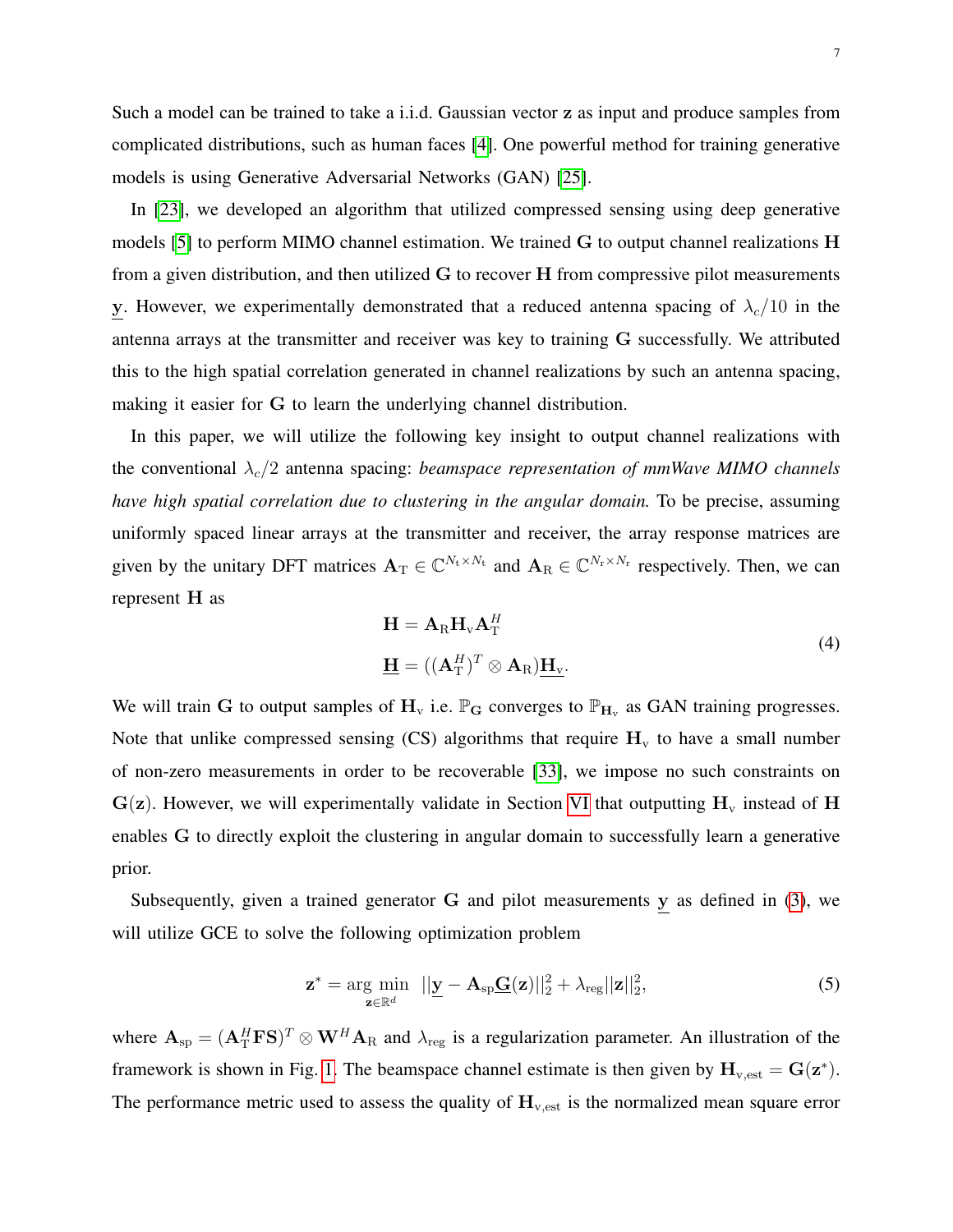

<span id="page-7-1"></span>Fig. 1. Generative Channel Estimation Framework. η denotes the step size and Opt denotes any first order optimizer.

(NMSE), defined as

<span id="page-7-2"></span>
$$
\text{NMSE} = \mathbb{E}\left[\frac{||\mathbf{H}_{\rm v} - \mathbf{H}_{\rm v, est}||_2^2}{||\mathbf{H}_{\rm v}||_2^2}\right],\tag{6}
$$

where the expected value is over the underlying probability distribution of the channel. It should be noted that since  $A_R$  and  $A_T$  are unitary matrices, the NMSE is the same in the beamspace  $(H_{v,est})$  and spatial  $(H_{est})$  domain. The NMSE, as defined in [\(6\)](#page-7-2), will serve as a measure of the quality of the generator G trained by a GAN throughout the paper.

## <span id="page-7-3"></span>IV. GAN ARCHITECTURES

<span id="page-7-0"></span>In this section, we will present three different GAN architectures - (i) Wasserstein GAN with Gradient Penalty (WGAN-GP), (ii) Conditional Wasserstein GAN (CWGAN) and (iii) a new novel GAN architecture called Pilot GAN. We will present all three architectures in the context of narrowband MIMO channel generation (refer Remark [1\)](#page-7-3), in keeping with the GCE framework outlined in Section [III.](#page-5-1) In other words, we will assume that the generator in all GAN architectures will output the beamspace MIMO channel representation given by [\(4\)](#page-6-0). Then we will describe how the second and third GAN architectures can be combined to form Pilot Conditional GAN, that in combination with the LOS Predictor presented in Section [IV-D,](#page-14-0) can be trained OTA at the receiver across a range of channel models.

*Remark 1: Extension to wideband channels could be performed by using GCE for each pilot subcarrier and subsequently interpolating between subcarriers. Comprehensive practical evaluation in [\[34\]](#page-30-12) has shown minimal performance gain in employing DL-based CE techniques over the OFDM resource grid.*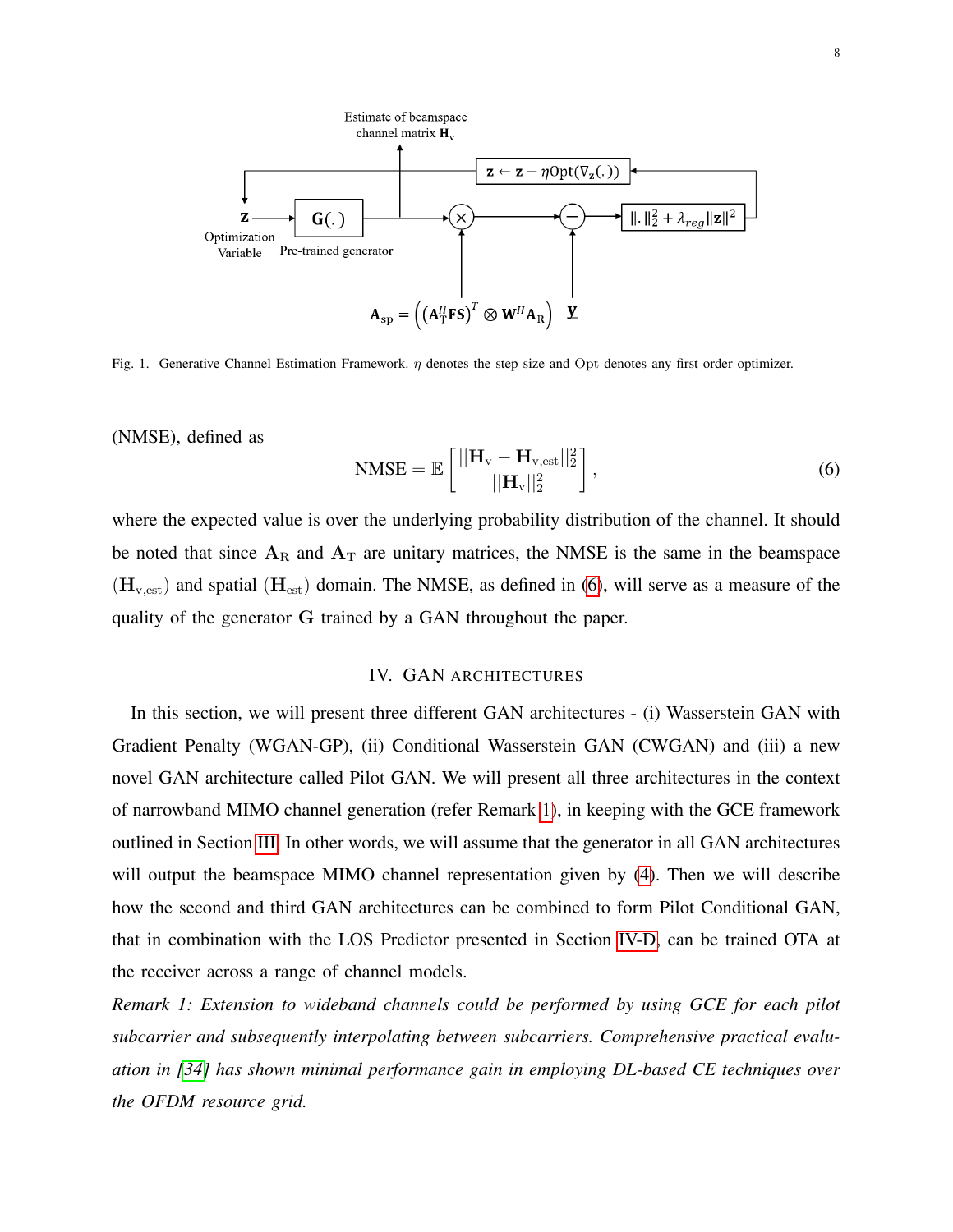#### *A. Wasserstein GAN with Gradient Penalty*

A Wasserstein Generative Adversarial Network (WGAN) [\[35\]](#page-30-13) consists of two deep neural networks - a generator  $\mathbf{G}(:, \theta_g)$  and a critic<sup>[1](#page-8-0)</sup>  $\mathbf{D}(:, \theta_d)$  - whose weights are optimized so as to solve the following min-max problem:

<span id="page-8-2"></span>
$$
\min_{\mathbf{G}} \max_{\mathbf{D} \in \mathcal{D}} \mathbb{E}_{\mathbf{x} \sim \mathbb{P}_r(\mathbf{x})} \mathbf{D}(\mathbf{x}) - \mathbb{E}_{z \sim \mathbb{P}_z(z)} \mathbf{D}(\mathbf{G}(z)),\tag{7}
$$

where D is the set of 1-Lipschitz functions<sup>[2](#page-8-1)</sup> and  $\mathbb{P}_r$  is the data distribution. The original GAN [\[25\]](#page-30-3) is famously known to suffer from mode collapse [\[36\]](#page-30-14) i.e.  $\mathbb{P}_G$  collapses to a delta function centered around the mode of the input data distribution. In [\[35\]](#page-30-13), they attribute this behaviour to the use of the KL (Kullback-Leibler) or JS (Jensen-Shannon) divergence during training, and instead propose using the Wasserstein-1 distance. They show that sequences of probability distributions that converge under Wasserstein-1 are a superset of sequences convergent under KL or JS divergence, making WGAN more robust to mode collapse.

WGAN with Gradient Penalty (WGAN-GP) [\[30\]](#page-30-8) improves the performance of WGAN by incorporating a penalty on the gradient norm for random samples  $\hat{x} \sim \mathbb{P}_{\hat{x}}$  as a soft version of the Lipschitz constraint. In this paper, we will be utilizing both WGAN and WGAN-GP, depending on which training procedure yields better performance (further details in Section [VI\)](#page-19-0). In case of WGAN, the Lipschitz constraint  $D \in \mathcal{D}$  in [\(7\)](#page-8-2) is enforced by clipping  $\theta_d$  to be between  $(-\tau, \tau)$ , where  $\tau$  is the clipping constant. In case of WGAN-GP, the Lipschitz constraint is enforced by adding

$$
L_{GP}(\theta_d) = \mathbb{E}_{\hat{\mathbf{x}} \sim \mathbb{P}_{\hat{\mathbf{x}}}} \left[ (||\nabla_{\hat{\mathbf{x}}} \mathbf{D}(\hat{\mathbf{x}}; \theta_d)||_2 - 1)^2 \right]
$$
(8)

to the objective in [\(7\)](#page-8-2), where  $\hat{x}$  are points sampled uniformly along straight lines joining pair of points sampled from the data distribution  $\mathbb{P}_r$  and the generator distribution  $\mathbb{P}_G$ , since enforcing the gradient penalty over all possible inputs to  $D$  is intractable [\[30\]](#page-30-8).

A unified algorithm capturing the training of both WGAN and WGAN-GP in the context of channel generation is outlined in Algorithm [1](#page-9-0) by utilizing an indicator  $\mathbb{I}_{GP}$  to indicate if WGAN-GP was chosen or not. We update the critic and generator weights,  $\theta_d$  and  $\theta_g$ , using calls to Subroutine [2](#page-9-1) and [3](#page-9-2) respectively, in Algorithm [1.](#page-9-0) Both subroutines will be used in all

<span id="page-8-0"></span><sup>&</sup>lt;sup>1</sup>WGAN does not refer to this as a discriminator since it is not trained to classify i.e. there is no Sigmoid activation in the final layer of a critic NN.

<span id="page-8-1"></span><sup>&</sup>lt;sup>2</sup>A differentiable function f is said to be  $\alpha$ -Lipschitz if  $||\nabla_x f(x)||_2 \leq \alpha \ \forall \ x$ .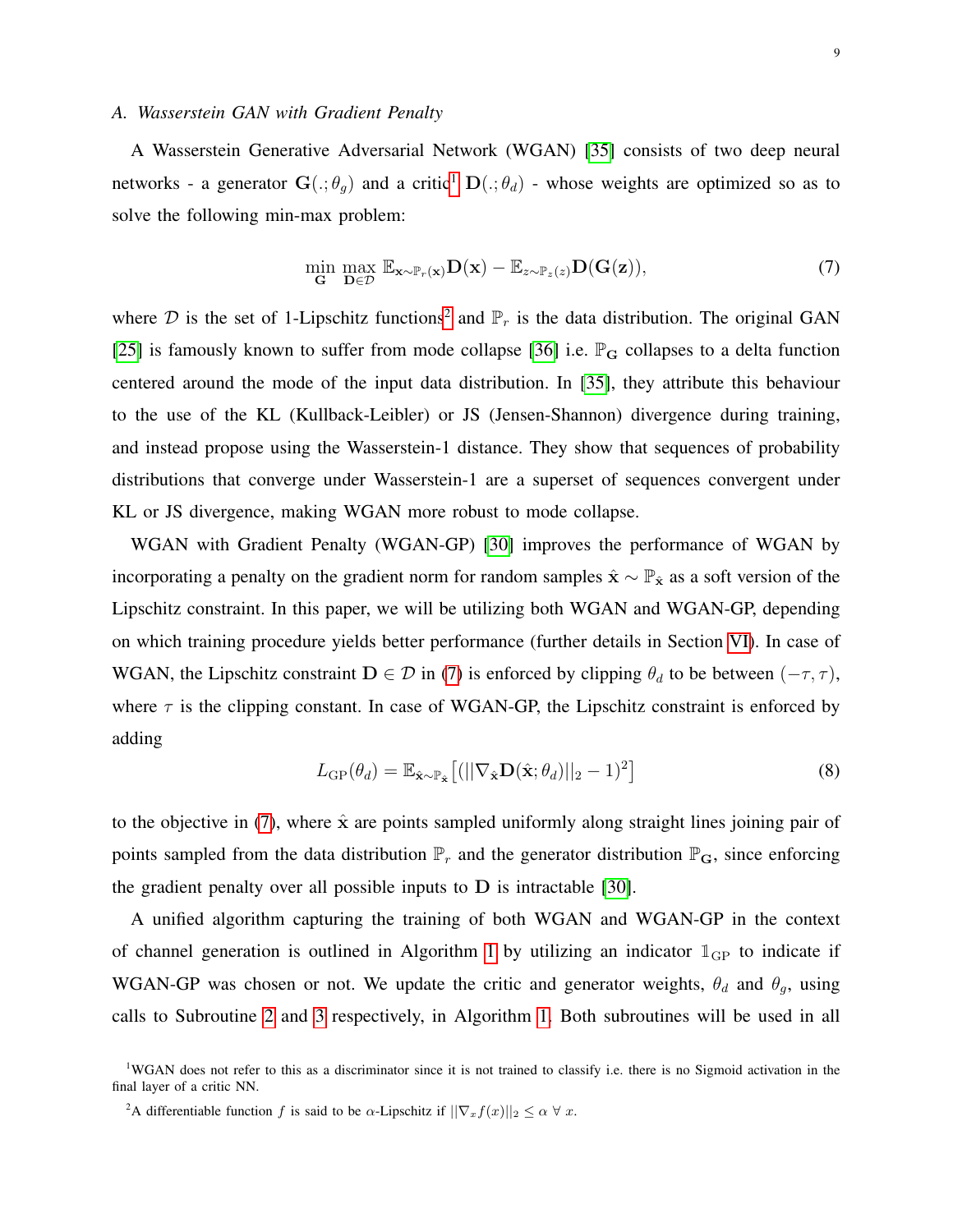subsequent GAN training algorithms. As part of updating the critic in Algorithm [1,](#page-9-0) we note that the gradient penalty is enforced only along straight lines between pairs of points sampled from the beamspace channel distribution  $\mathbb{P}_{H_v}$  and the generator distribution  $\mathbb{P}_G$ . In Section [VI-A,](#page-19-1) we will highlight the NMSE improvement obtained by using WGAN-GP instead of WGAN.

## Algorithm 1: Wasserstein GAN

for number of training iterations do for  $n_d$  iterations do Sample minibatch of m beamspace channel realizations  $\{\mathbf{H}_{v}^{(i)}\}_{i=1}^{m} \sim \mathbb{P}_{\mathbf{H}_{v}}$ , latent variables  $\{z^{(i)}\}_{i=1}^m \sim \mathbb{P}_z$  and random numbers  $\{\epsilon^{(i)}\}_{i=1}^m \sim U[0, 1].$  $\tilde{\mathbf{H}}_{\text{v}} = \mathbf{G}(\mathbf{z}; \theta_g).$  $\hat{\mathbf{H}}_{\text{v}} = \epsilon \mathbf{H}_{\text{v}} + (1 - \epsilon) \tilde{\mathbf{H}}_{\text{v}}.$  $\theta_d = \texttt{Update\_D}(\tilde{\mathbf{H}}_{\text{v}}, \mathbf{H}_{\text{v}}, \hat{\mathbf{H}}_{\text{v}}, \mathbb{1}_{\text{GP}}, m, \gamma, \tau, \beta; \theta_d)$ Sample minibatch of m latent variables  $\{z^{(i)}\}_{i=1}^m \sim \mathbb{P}_z$ .  $\theta_g = \text{Update_G}(G(z; \theta_g), m, \gamma; \theta_g)$ 

<span id="page-9-0"></span>Subroutine 2: 
$$
\theta_d = \text{Update}_D(\mathbf{x_G}, \mathbf{x}_r, \mathbf{x}_{rG}, \mathbb{1}_{GP}, m, \gamma, \tau, \beta; \theta_d)
$$
  
\n
$$
L(\theta_d) = \frac{1}{m} \sum_{i=1}^m \mathbf{D}(\mathbf{x}_G^{(i)}; \theta_d) - \mathbf{D}(\mathbf{x}_r^{(i)}; \theta_d) + \beta \mathbb{1}_{GP}(||\nabla_{\mathbf{x}_{rG}^{(i)}} D(\mathbf{x}_{rG}^{(i)}; \theta_d)||_2 - 1)^2
$$
\n
$$
\theta_d = \theta_d - \gamma \text{RMSProp}(\nabla_{\theta_d} L(\theta_d))
$$
\n
$$
\theta_d = \mathbb{1}_{GP} \theta_d + (1 - \mathbb{1}_{GP}) \text{clip}(\theta_d, -\tau, \tau)
$$

<span id="page-9-2"></span><span id="page-9-1"></span>Subroutine 3: 
$$
\theta_g
$$
 = Update\_G( $\mathbf{x_G}, m, \gamma; \theta_g$ )  
\n
$$
L(\theta_g) = \frac{1}{m} \sum_{i=1}^{m} -D(\mathbf{x}_G^{(i)})
$$
\n%  $\mathbf{x_G}$  will be a function of  $\theta_g$   
\n $\theta_g = \theta_g - \gamma \text{RMSProp}(\nabla_{\theta_g} L(\theta_g))$ 

## <span id="page-9-3"></span>*B. Conditional Wasserstein GAN*

The WGAN in [\[23\]](#page-30-1) was trained on channel realizations drawn from a single distribution which was characterized by a very strong Line-of-Sight (LOS) component. Moreover, training on such a channel distribution provides no indication of the generator's ability to learn more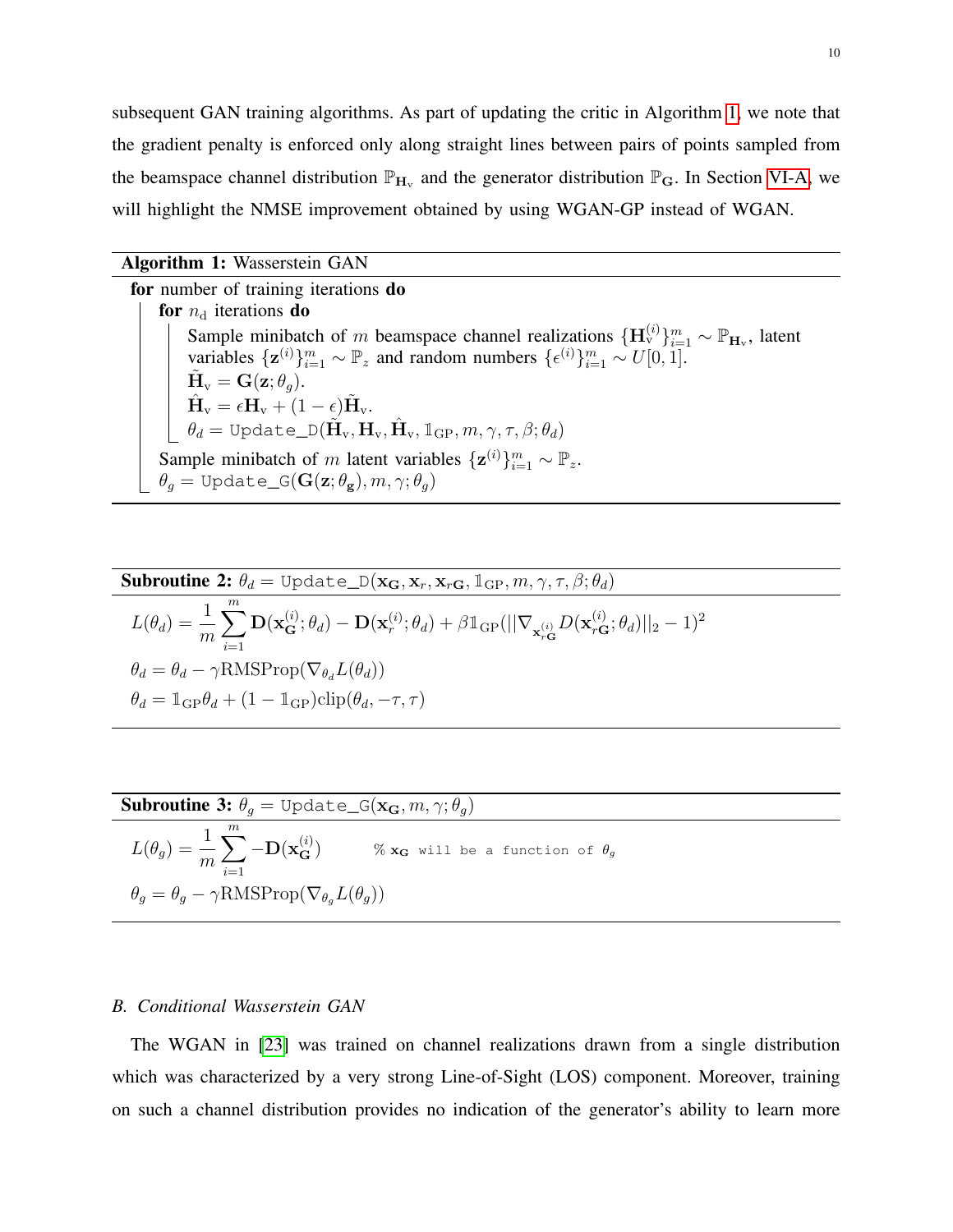

<span id="page-10-0"></span>Fig. 2. Architecture of CWGAN to highlight how the condition  $\chi$  is input to both G and D. Only the path of the generated channel realizations  $G(z, \chi)$  through the GAN is shown here, a similar path can be traced for  $\{H_v^{(i)}\}_{i=1}^m$ .

complex multi-path channels. In this section, we will present a Conditional WGAN (CWGAN) design that will have the ability to be trained on channel realizations drawn from a plurality of distributions, each yielding channel realizations with varying degrees of approximate sparsity in the beamspace domain.

We combine the architecture of Conditional GAN [\[37\]](#page-30-15) with the training procedure of WGAN outlined in Algorithm [1](#page-9-0) to develop CWGAN. While we will describe the NN architectures of the generator and discriminator in Section [V-B,](#page-17-0) we have depicted how they are modified to accept as an input a condition in Fig. [2.](#page-10-0) For now, we assume that we are provided with a binary label  $\chi$  indicating whether the channel we are trying to estimate is LOS ( $\chi = 1$ ) or NLOS ( $\chi = 0$ ). We will present different techniques to overcome this assumption during training and testing in Section [IV-D.](#page-14-0) The condition  $\chi$  is then passed through a learnable Embedding<sup>[3](#page-10-1)</sup> layer, that embeds an integer as a high dimensional vector, followed by a linear and reshaping layer that has output dimensions  $(c_x, l, w)$  as shown in Fig. [2.](#page-10-0) This embedded output is then appended along the channel dimension to Linear(z) of shape  $(c_z, l, w)$  to yield an input of size  $(c_z + c_x, l, w)$  that is passed through the remaining deep convolutional generative network. A similar procedure is followed while inputting  $\chi$  to the critic.

We now need to modify the WGAN training procedure outlined in Algorithm [1](#page-9-0) to incorporate the conditional input. To this end, we simply sample  $\{\mathbf{H}_{v}^{(i)}, \chi^{(i)}\}_{i=1}^{m} \sim \mathbb{P}_{\mathbf{H}_{v}}$  and utilize  $\{\chi^{(i)}\}_{i=1}^{m}$ as input to G for computing  $\tilde{H}_{v}$  and as input to D for computing  $L(\theta_d)$ . Despite  $\{\chi^{(i)}\}_{i=1}^m$ being input to D, the derivative  $\nabla_{\hat{H}_{\mathbf{v}}^{(i)}}$  continues to remain only w.r.t  $\hat{H}_{\mathbf{v}}^{(i)}$ . Subsequently, we

<span id="page-10-1"></span><sup>&</sup>lt;sup>3</sup>https://pytorch.org/docs/stable/generated/torch.nn.Embedding.html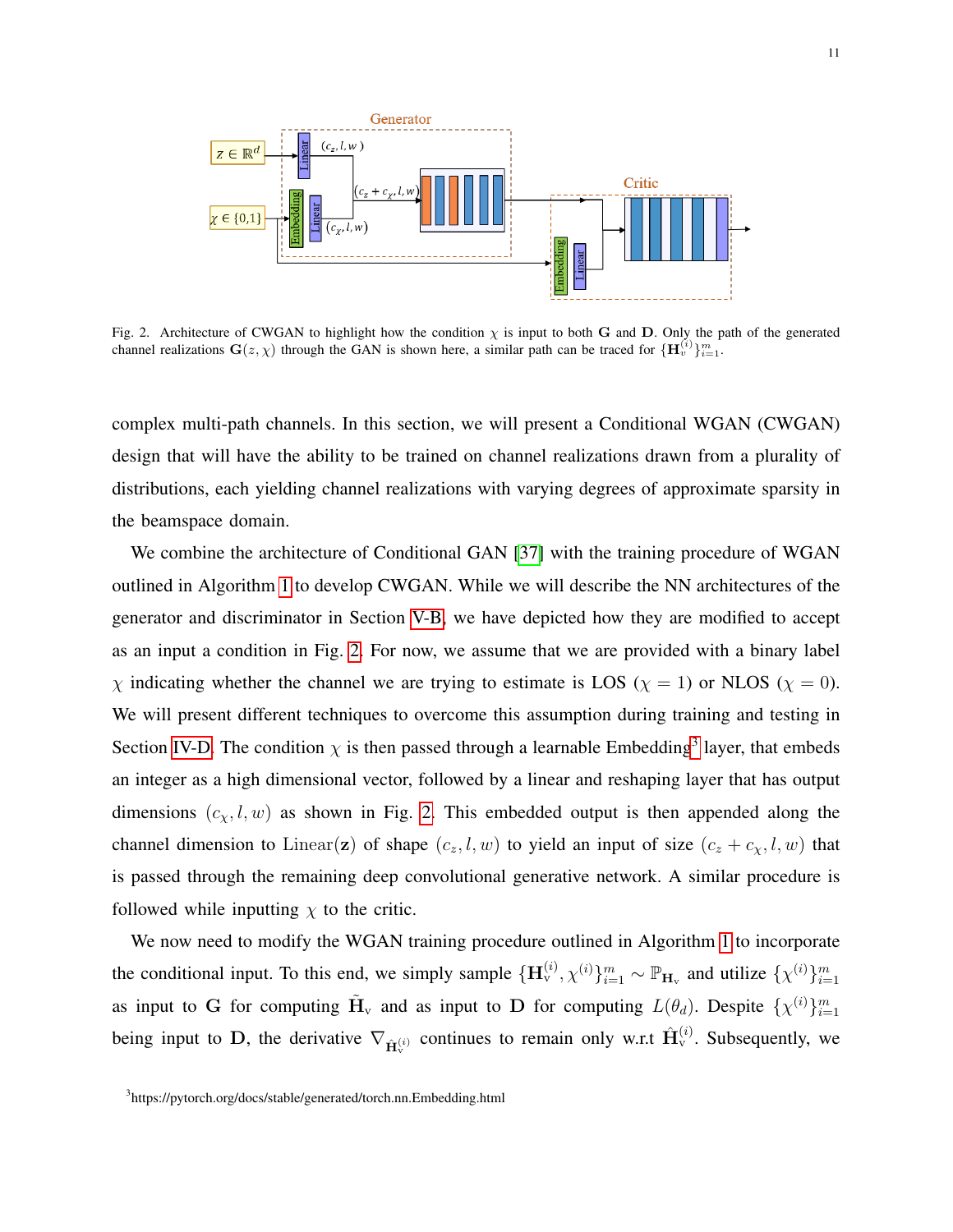randomly sample m labels in  $\{0, 1\}$  from a Bernoulli Ber(0.5) distribution and utilize these as the conditional input to both G and D for computing  $L(\theta_a)$ .

## <span id="page-11-1"></span>*C. Pilot GAN*

A large dataset of clean channel realizations was required to train a WGAN in [\[23\]](#page-30-1). Such a dataset can only be generated offline via simulation tools such as the MATLAB 5G Toolbox or Wireless InSite<sup>[4](#page-11-0)</sup> and limits the applicability and adaptability of the trained generative models in practical deployments. Instead, we need to develop a framework to train GANs directly from noisy pilot measurements y, as defined in [\(3\)](#page-5-3). To this end, we will combine LS CE (refer Remark [2\)](#page-13-0) and Ambient GAN [\[31\]](#page-30-9) in order to train a GAN from full rank received pilot measurements and call this framework Pilot GAN. First we present a brief overview of Ambient GAN and the conditions under which it can provably recover the true underlying data distribution.

Ambient GAN: Ambient GAN [\[31\]](#page-30-9) was designed with the objective of training a GAN given only lossy measurements of images from the distribution of interest. It was based on the following key idea: rather than distinguish a real image from a generated image as is traditionally done in a GAN, the Ambient GAN discriminator must distinguish a real measurement from a simulated measurement of a generated image, assuming the measurement process is known. They considered a wide variety of measurement processes, for example convolution with a kernel, additive noise, and projection on a random Gaussian vector, and demonstrated that Ambient GAN trained a generator that produced images with good visual quality in spite of the noisy measurement processes.

The space of permissible measurement processes was determined by the following condition: there should be a *unique* data distribution  $\mathbb{P}_r$  consistent with the observed measurement distribution  $\mathbb{P}_y$ . In other words, there must be an invertible mapping between  $\mathbb{P}_r$  and  $\mathbb{P}_y$  even though the map from an individual image to its measurement may not be invertible.

Combining LS CE and Ambient GAN: In Section [II,](#page-5-0) we described how the rank of the measurement matrix **A** is bounded by  $N_s^2$ , even if  $N_p > N_s$ . Hence, let us assume that  $N_p = N_s$ . In order to obtain a set of full rank measurements, we will consider  $K = [N_t/N_p]$  consecutive transmissions each with a different  $(F[i], S[i], W[i])$  triplet. Assuming the channel H remains

<span id="page-11-0"></span><sup>4</sup> https://www.remcom.com/wireless-insite-em-propagation-software/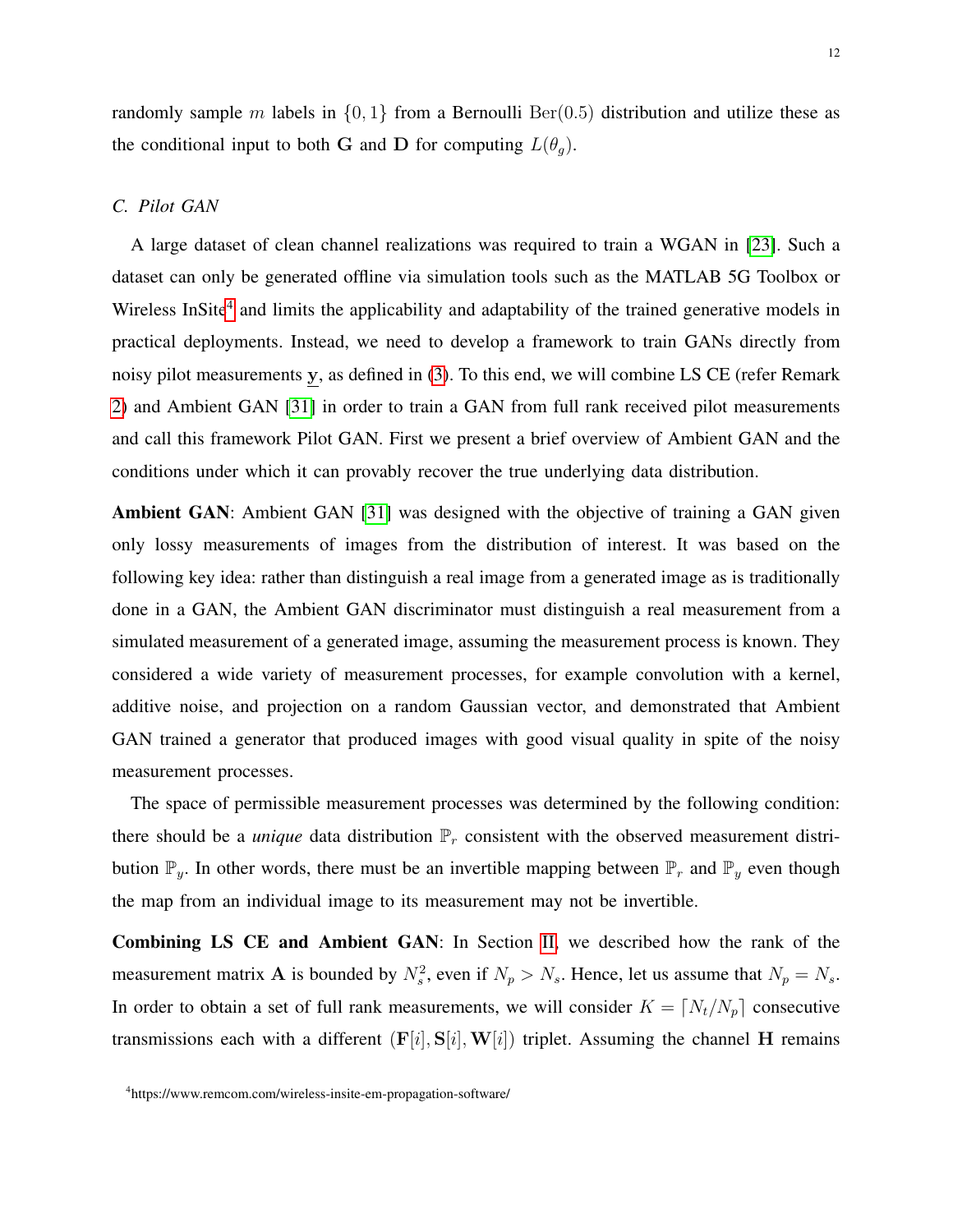constant over K consecutive transmissions, we can stack the K received signals to write  $y[1 : K]$ as

<span id="page-12-2"></span>
$$
\begin{bmatrix}\n\mathbf{S}[1]^T \mathbf{F}[1]^T \otimes \mathbf{W}[1]^H \\
\vdots \\
\mathbf{S}[K]^T \mathbf{F}[K]^T \otimes \mathbf{W}[K]^H\n\end{bmatrix}\n\mathbf{H} + \begin{bmatrix}\n\mathbf{I}_{N_p} \otimes \mathbf{W}[1]^H & \mathbf{0} & \cdots & \mathbf{0} \\
\vdots & \vdots & \ddots & \vdots \\
\mathbf{0} & \mathbf{0} & \cdots & \mathbf{I}_{N_p} \otimes \mathbf{W}[K]^H\n\end{bmatrix}\n\begin{bmatrix}\n\mathbf{n}[1] \\
\vdots \\
\mathbf{n}[K]\n\end{bmatrix}
$$
\n(9)

By appropriately sampling the entries of F[i], S[i] and W[i] for all  $i \in [K]$ , we can ensure that the stacked measurement matrix  $A[1:K]$  has full rank  $N_tN_r$ . Hence, the beamspace LS channel estimate is given by

<span id="page-12-1"></span>
$$
\underline{\mathbf{H}}_{\mathbf{v},LS} = \underline{\mathbf{H}}_{\mathbf{v}} + \underline{\boldsymbol{\zeta}},\tag{10}
$$

where  $\zeta$  is a zero-mean complex Gaussian random vector of covariance  $\Sigma$  such that

<span id="page-12-0"></span>
$$
\Sigma^{\frac{1}{2}} = (\mathbf{A}_{\mathrm{T}}^T \otimes \mathbf{A}_{\mathrm{R}}^H)(\mathbf{A}[1:K])^{\dagger} \text{diag}(\{\mathbf{I}_{N_p} \otimes \mathbf{W}[i]^H\}_{i=1}^K),
$$
(11)

where  $(A[1:K])^{\dagger}$  denotes the pseudo-inverse of  $A[1:K]$ . The pseudo-inverse provides for  $K > N_t/N_p$ . If  $K = N_t/N_p$ , this simply reduces to  $(A[1:K])^{-1}$ . In Ambient GAN terms,  $\underline{H}_{v,LS}$ is the lossy measurement, while the measurement process is additive complex Gaussian noise with covariance  $\Sigma$ . Subsequently, training an Ambient GAN now simply involves adding noise of the same covariance  $\Sigma$ , as given by [\(11\)](#page-12-0), to  $G(z)$ . Given that these are pilot transmissions, we can assume that the transmitter and receiver have agreed upon a set of K  $(F[i], S[i], W[i])$ triplets, that are known to both. Since  $\Sigma = f(\{(\mathbf{F}[i], \mathbf{S}[i], \mathbf{W}[i])\}_{i=1}^K)$ , we can easily generate complex Gaussian noise of the desired covariance  $\Sigma$  and add it to the output of the generator to generate fake beamspace LS channel estimates  $\underline{G}_{v,LS}$  as shown in Fig. [3.](#page-13-1) Having thus performed LS CE to obtain the dataset  $\{\underline{\mathbf{H}}_{v,LS}^{(i)}\}$ , and added correlated noise to the generator output to obtain  $\{\mathbf G_{\mathbf v,LS}^{(i)}\}$ , we can perform the same WGAN training procedure outlined in Algorithm [1](#page-9-0) to train the Pilot GAN.

Throughout the exposition of Pilot GAN, we have assumed full-rank pilot measurements in order to perform LS CE. This can be attributed to the usage of Ambient GAN which requires there to be a unique distribution  $\mathbb{P}_{H_v}$  consistent with the observed pilot measurements  $\mathbb{P}_Y$ . It can be easily shown that additive noise preserves distributional invertibility (refer Section 10.3 in [\[31\]](#page-30-9)). However, if we were to multiply  $H_v$  by a compressive measurement matrix A, we cannot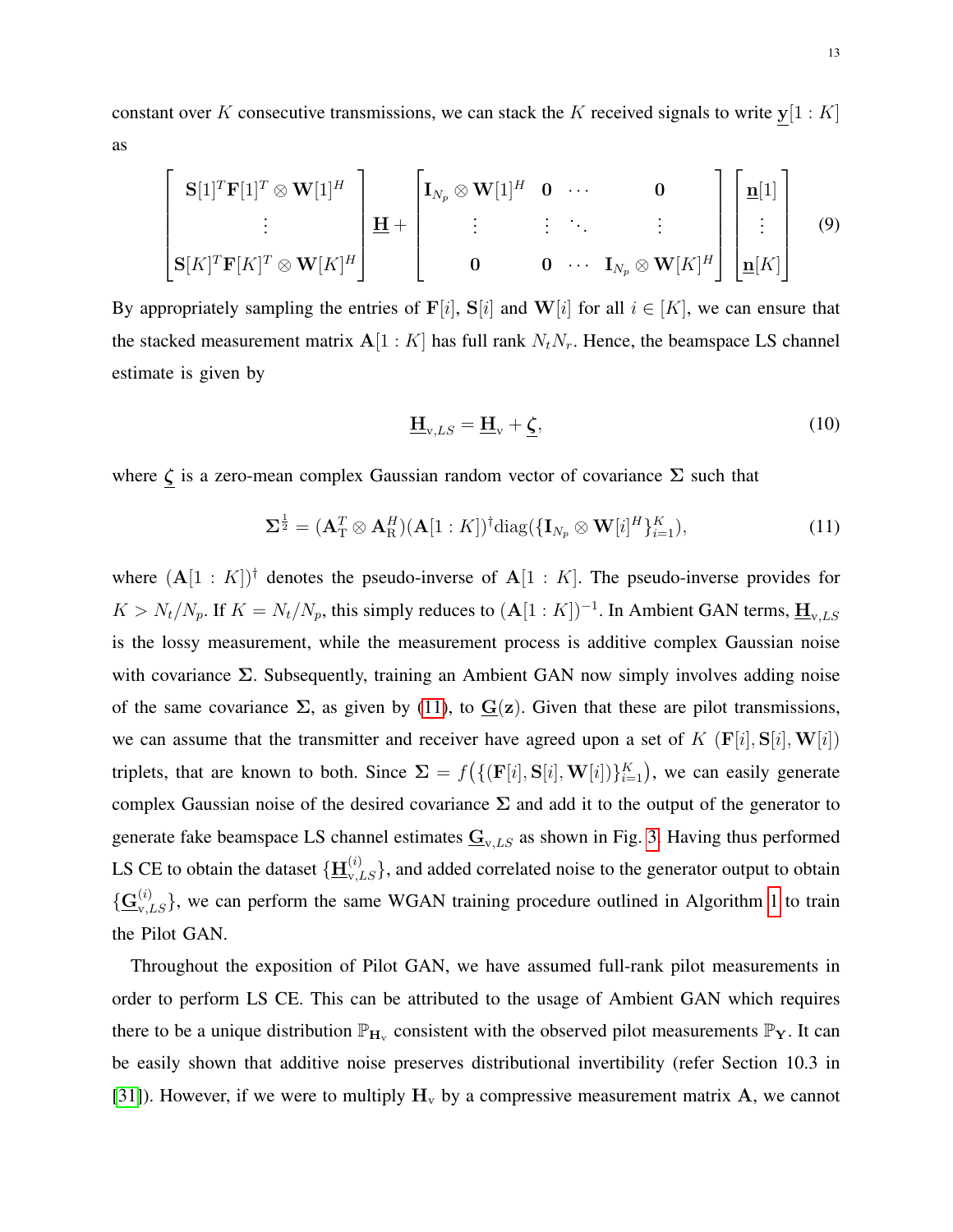

<span id="page-13-1"></span>Fig. 3. Architecture of Pilot GAN. Correlated complex noise is added to the output of G before passing it to the critic. Complex observations are stacked as real and imaginary along the channel dimension before being input to the critic.

express  $\mathbb{P}_Y$  as a unique function of  $\mathbb{P}_{H_v}$ , even in the noiseless setting (refer Appendix [A\)](#page-32-0). Hence, we have utilized full-rank pilot measurements for *training* Pilot GAN, even though it is important to note that during *inference* the generative model uses compressive measurements for channel estimation.

**Federated Pilot GAN:** In a setting where  $U > 1$  UEs are connected to a single BS, we can easily extend the Pilot GAN training to a federated implementation by utilizing the following insight – only the critic training requires the  $\{\underline{H}_{v,LS}^{(i)}\}$  dataset, the generator training on the other hand does not [\[38\]](#page-30-16). Hence we can train the generator G at the BS in a centralized fashion, while the critic training is carried out locally at the UEs and its gradient updates are averaged at the BS. The training procedure for Federated Pilot GAN is presented in Algorithm [4.](#page-14-1) In summary, we assume that each UE  $u$  periodically accumulates a small dataset of  $D$  beamspace LS channel estimates and uses that to train its critic  $D_u$ . After each UE has performed  $n_d$  critic training iterations, it transmits the critic weights  $\theta_{d,u}$  to the BS where they are averaged to obtain  $\theta_d$  and used to train G, following which both  $\theta_q$  and  $\theta_d$  are broadcast to all UEs. Since G is typically significantly more complex than  $D$  (refer Table [III\)](#page-18-0), this ensures that the bulk of the training is carried out at the BS.

It should be noted that we assume error free transmission of the federated updates in both the uplink and downlink, which can be achieved by utilizing sub-6 GHz channels for these transmissions as is commonly done in Carrier Aggregation in 5G systems, i.e. utilizing a lower bandwidth channel at a lower  $f_c$  along with mmWave.

<span id="page-13-0"></span>*Remark 2: Unlike channel estimation, generative model training is not a latency sensitive operation. Consequently, waiting* K *transmissions to obtain a LS channel estimate to train*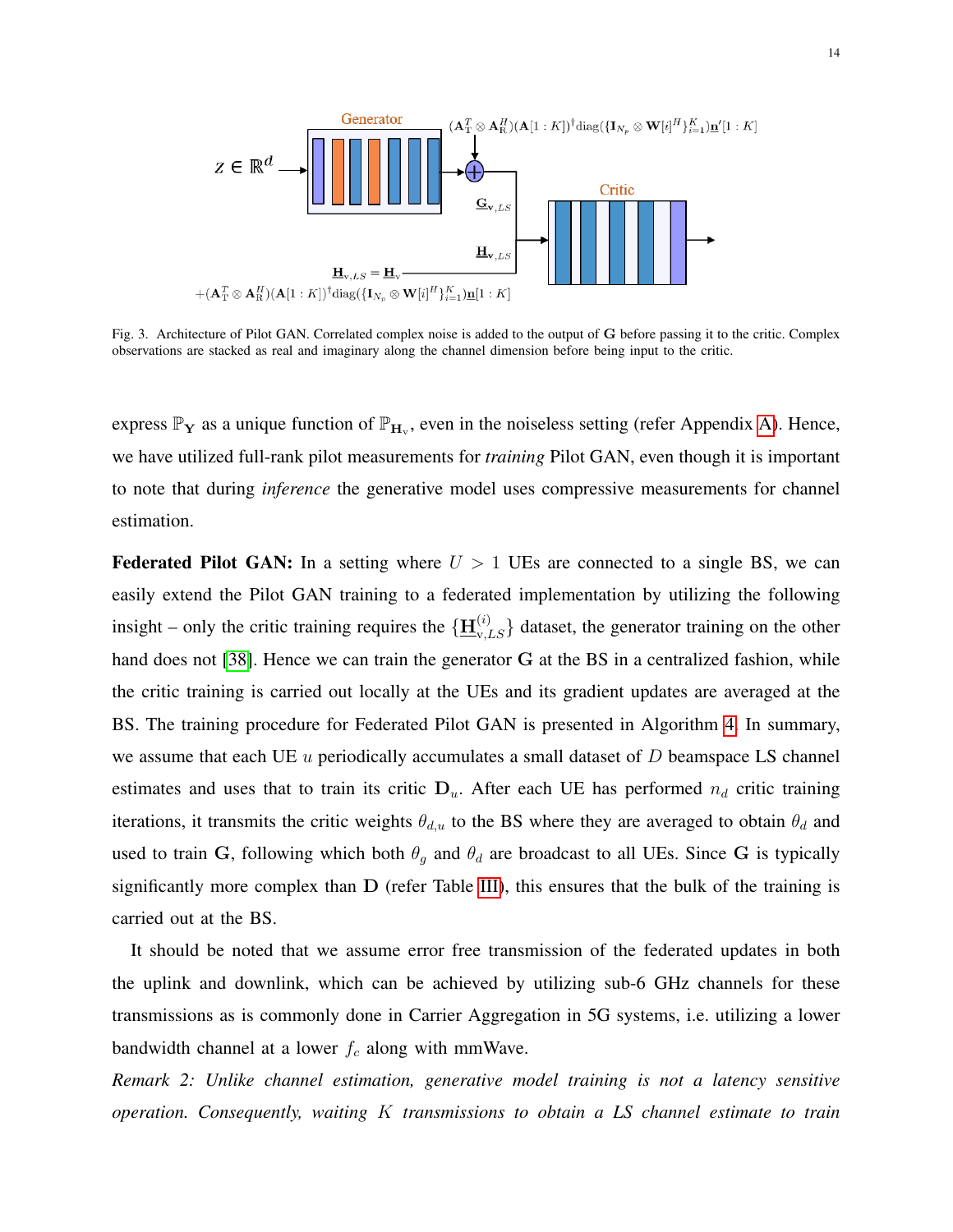Algorithm 4: Federated Pilot GAN with  $U$  UEs.

for number of rounds do UE u accumulates D beamspace LS channel estimates  $\{\mathbf{H}_{v,LS,u}^{(i)}\}_{i=1}^D \forall u \in [U]$ for  $l$  training iterations do BS broadcasts  $\theta_g$  and  $\theta_d$  to all UEs for  $u = 1 : U$  do  $\theta_{d,u} = \theta_d$ for  $n_d$  iterations do Sample minibatch  $B_u$  of size  $m/U$  from  $\{\mathbf{H}_{v,LS,u}^{(i)}\}_{i=1}^D$ , latent variables  $\{\mathbf{z}^{(i)}\}_{i=1}^{m/U} \sim \mathbb{P}_z$  and random numbers  $\{\epsilon^{(i)}\}_{i=1}^{m/U} \sim U[0, 1].$  $\underline{\mathbf{G}}_{\mathbf{v},LS} = \underline{\mathbf{G}}(\mathbf{z}) + \mathcal{CN}(\mathbf{0}, \boldsymbol{\Sigma})$ , with  $\Sigma$  given by [\(11\)](#page-12-0).  $\hat{\textbf{B}}_{u}=\epsilon\textbf{B}_{u}+(1-\epsilon)\textbf{G}_{\text{v},LS}.$  $\theta_{d,u} = \texttt{Update\_D}(\underline{\mathbf{G}}_{\text{v},LS},\mathbf{B}_{u},\hat{\mathbf{B}}_{u}, \mathbb{1}_{\text{GP}}, m/U,\gamma,\tau,\beta;\theta_{d,u})$ UE u sends  $\theta_{d,u}$  in uplink to BS  $\theta_d = (1/U) \sum_{u=1}^U \theta_{d,u}$ Sample minibatch of m latent variables  $\{z^{(i)}\}_{i=1}^m \sim \mathbb{P}_z$  $\underline{\mathbf{G}}_{v,LS} = \underline{\mathbf{G}}(\mathbf{z}; \theta_g) + \mathcal{CN}(\mathbf{0}, \boldsymbol{\Sigma})$ , with  $\Sigma$  given by [\(11\)](#page-12-0).  $\theta_g = \texttt{Update\_G}\big(\mathbf{G}_{{\rm v},LS}, m, \gamma; \theta_g\big)$ 

<span id="page-14-1"></span>*Pilot GAN should not be misinterpreted as implying that LS channel estimation can be used to benchmark the performance of GCE.*

#### <span id="page-14-0"></span>*D. Pilot Conditional GAN with LOS Predictor*

Having presented a framework for training a generative model from pilot measurements, the sensible next step would be to combine the CWGAN framework presented in Section [IV-B](#page-9-3) with the Pilot GAN framework of Section [IV-C](#page-11-1) to train a generative model from pilot measurements of all LOS and NLOS channels. However, prior to doing that, we will present a simple supervised learning based technique to determine the LOS/NLOS label  $\chi$  from the received full-rank pilot measurements  $y[1:K]$ .

*1) LOS Predictor:* Intuitively, we expect to easily distinguish between LOS and NLOS channel realizations by looking at the number and magnitude of non-zero entries in the beamspace representation  $H_v$ . Since we assume full-rank pilot measurements, the beamspace LS channel estimates  $H_{v,LS}$  are noisy versions of  $H_v$ . Hence, we simply train a NN  $\mathcal{L}(:, \theta_L)$  in a supervised fashion to take as input  $H_{v,LS}$  and output  $\mathbb{P}(H_{v,LS} \in LOS)$ . Given LOS ground truth labels,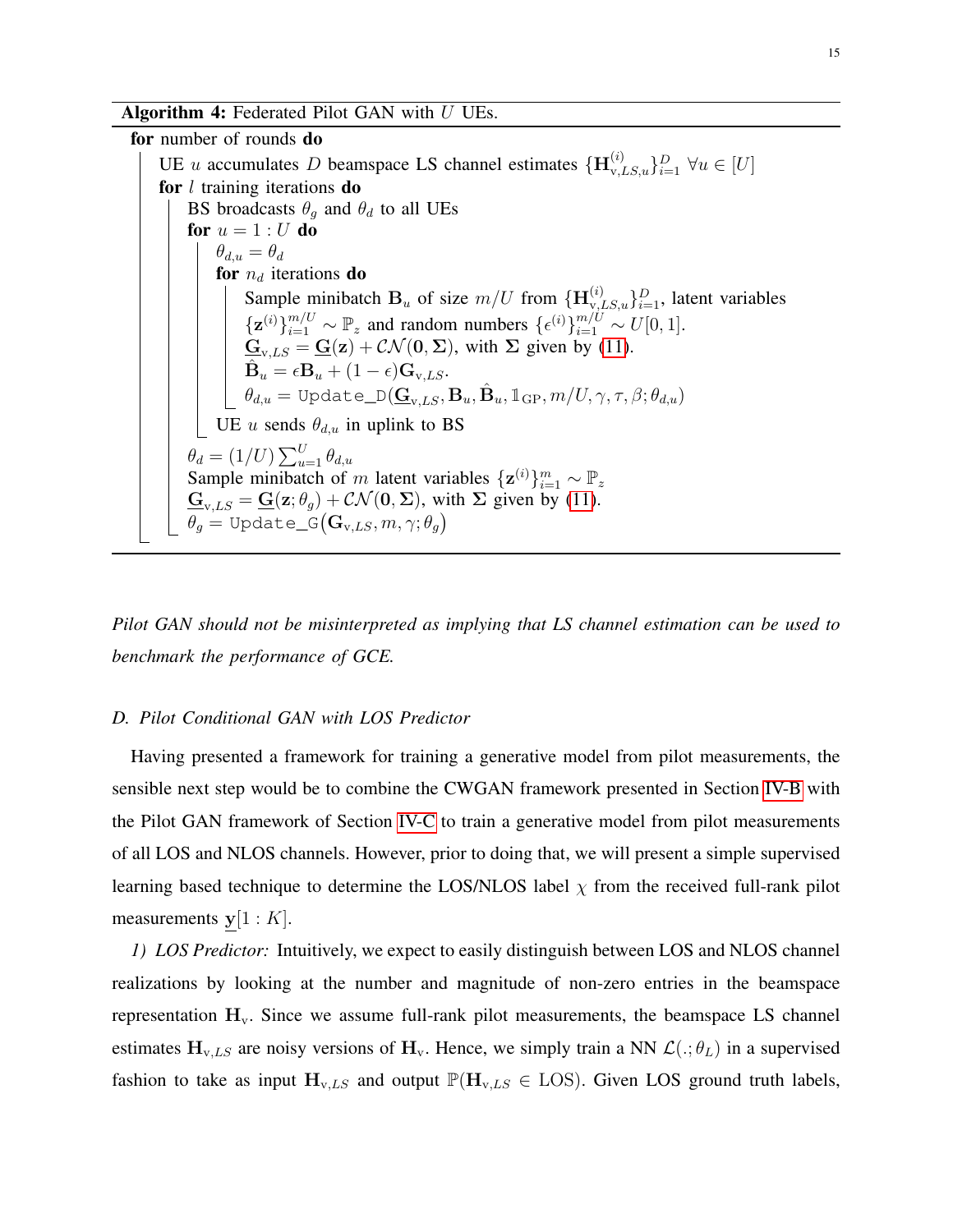such a NN can be trained using the binary cross entropy (BCE) loss<sup>[5](#page-15-1)</sup> and the condition  $\chi$  is given by

<span id="page-15-3"></span>
$$
\chi = \frac{1}{2} \big( 1 + \text{sgn} \big( 2 \mathcal{L} (\mathbf{H}_{v,LS}; \theta_L) - 1 \big) \big). \tag{12}
$$

It may appear that the supervised training of an LOS Predictor is at odds with the overarching goal of this paper to design an OTA training procedure. However, the minimal loss in accuracy of the LOS predictor during inference, when trained on only a subset of the CDL channel models as demonstrated in Section [VI-D,](#page-26-0) will reinforce the practicality of the proposed approach.

As explained in Section [IV-C,](#page-11-1) we require full rank pilot measurements to perform LS CE. While such pilot measurements would be available during Pilot GAN training, the measurements received while performing GCE would be compressive. However, the requirement of an LOS predictor during GCE can be easily circumvented by modifying the optimization in [\(5\)](#page-6-1) to

<span id="page-15-2"></span>
$$
\mathbf{z}^* = \min_{\chi \in \{0,1\}} \arg \min_{\mathbf{z} \in \mathbb{R}^d} \|\mathbf{y} - \mathbf{A}_{\text{sp}}\mathbf{\underline{G}}(\mathbf{z}, \chi)\|_2^2 + \lambda_{\text{reg}} \|\mathbf{z}\|_2^2. \tag{13}
$$

Note that since  $\chi \in \{0, 1\}$ , it only increases the complexity by a constant factor of 2.

*2) Pilot Conditional GAN:* Having designed a LOS predictor, we now present a unified algorithm to train a generative model from noisy full-rank pilot measurements that is applicable across all MIMO channel models – PCGAN. The technique is summarized in Algorithm [5.](#page-16-0)

It is worth emphasising the completely unsupervised and OTA nature of this GAN implementation (aside from the usage of the LOS Predictor). Having received pilot measurements  $y[1:K]$ , we first compute the beamspace LS channel estimate  $H_{v,LS}$ . These channel estimates are used to train a conditional Wasserstein GAN. Subsequently, for CE, we will extract the conditional generator G and compute the beamspace channel estimate  $G(z^*)$  from compressive pilot measurements y by solving [\(13\)](#page-15-2). Hence we have utilized pilot measurements to *train a channel estimator* as well as *perform channel estimation*.

#### V. SIMULATION DETAILS

#### <span id="page-15-0"></span>*A. Data Generation & Pre-processing*

<span id="page-15-1"></span>MIMO channel realizations have been generated using the MATLAB 5G Toolbox. Specifically, in accordance with 3GPP TR 38.901 [\[39\]](#page-30-17), we have generated training and test datasets consisting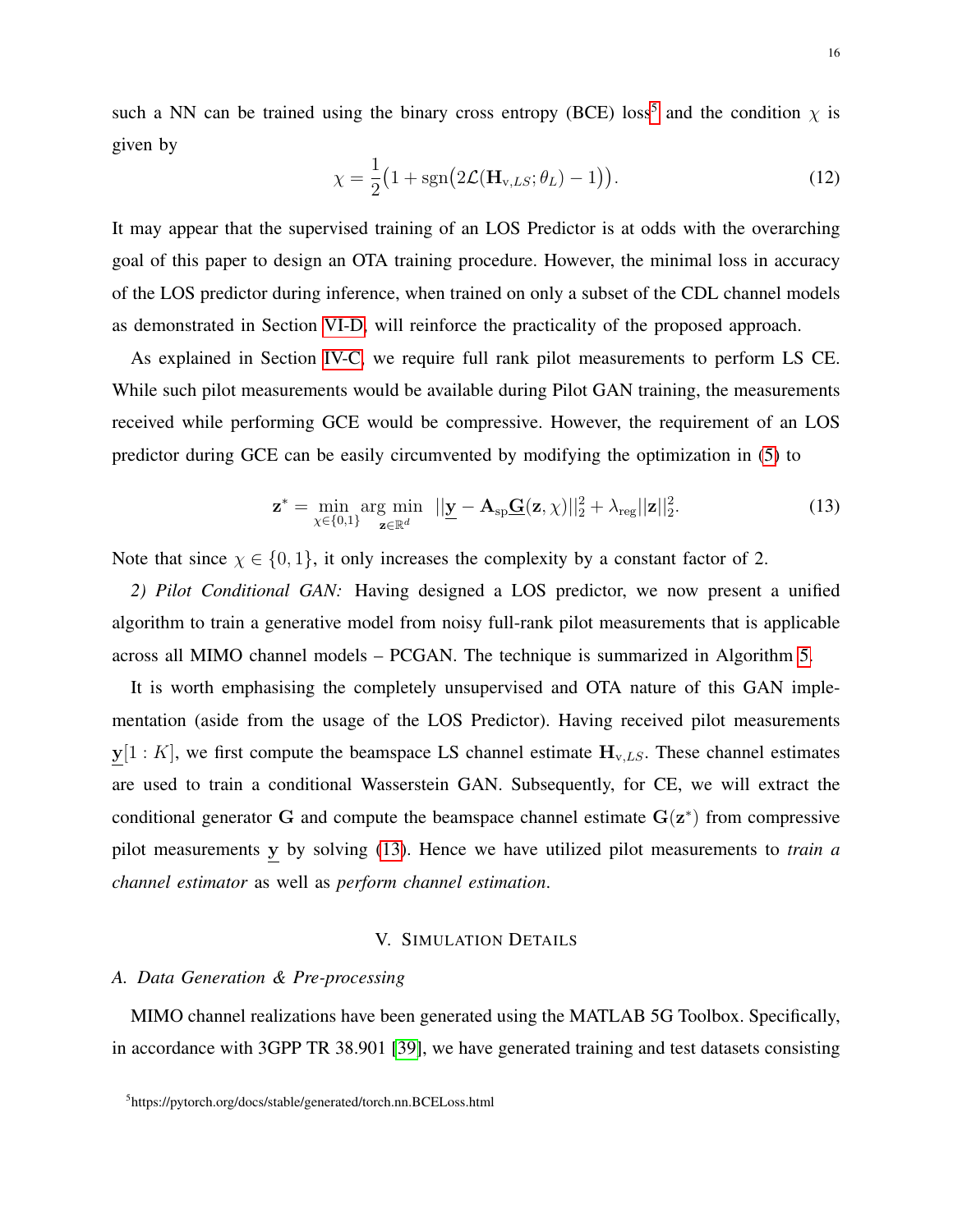**Algorithm 5:** Pilot Conditional GAN with LOS Predictor  $\mathcal{L}(.; \theta_L)$ .

for number of training iterations do

for  $n_d$  iterations do

Sample minibatch of m beamspace LS channel estimates  $\{\mathbf{H}_{v,LS}^{(i)}\}_{i=1}^m$ , latent variables  $\{z^{(i)}\}_{i=1}^m \sim \mathbb{P}_z$  and random numbers  $\{\epsilon^{(i)}\}_{i=1}^m \sim U[0, 1].$ Compute  $\{\chi^{(i)}\}_{i=1}^m$  using [\(12\)](#page-15-3).  $\underline{\mathbf{G}}_{v,LS} = \underline{\mathbf{G}}(\mathbf{z}, \chi) + \mathcal{CN}(\mathbf{0}, \Sigma)$ , with  $\Sigma$  given by [\(11\)](#page-12-0).  $\hat{\textbf{H}}_{\text{v},LS} = \epsilon \textbf{H}_{\text{v},LS} + (1-\epsilon) \textbf{G}_{\text{v},LS}.$  $\theta_d = \texttt{Update\_D}\big(\{\mathbf{G}_{\text{v},LS}, \chi\}, \{\mathbf{H}_{\text{v},LS}, \chi\}, \{\hat{\mathbf{H}}_{\text{v},LS}, \chi\}, \mathbb{1}_{\text{GP}}, m, \gamma, \tau, \beta; \theta_d\big)$ Sample minibatch of m latent variables  $\{z^{(i)}\}_{i=1}^m \sim \mathbb{P}_z$  and conditions  $\{\chi^{(i)}\}_{i=1}^m \sim \text{Ber}(0.5).$  $\underline{\mathbf{G}}_{v,LS} = \underline{\mathbf{G}}(\mathbf{z}, \chi; \theta_g) + \mathcal{CN}(\mathbf{0}, \Sigma)$ , with  $\Sigma$  given by [\(11\)](#page-12-0).  $\theta_g = \texttt{Update\_G}\big(\{\mathbf{G}_{\text{v},LS}, \chi\}, m, \gamma; \theta_g\big)$ 

<span id="page-16-1"></span><span id="page-16-0"></span>

| Delay Profile             | $CDL - A, B, C, D, E$   |  |  |
|---------------------------|-------------------------|--|--|
| Dataset Size              | Train - 6000 $\times$ 5 |  |  |
|                           | Test - $50 \times 5$    |  |  |
| <b>Subcarrier Spacing</b> | $15$ kHz                |  |  |
| $N_{\rm t}$               | 64                      |  |  |
| $N_{r}$                   | 16                      |  |  |

| Antenna Array Type       | <b>ULA</b>    |
|--------------------------|---------------|
| Antenna Spacing          | $\lambda_c/2$ |
| Sampling Rate            | 15.36 MHz     |
| <b>Carrier Frequency</b> | 40 GHz        |
| Delay Spread             | $30$ ns       |
| Doppler Shift            | $5$ Hz        |

TABLE I: Data Generation Parameters

of an equal number of realizations of all categories of CDL channels i.e. CDL-A, B, C (which are NLOS) and CDL-D, E (which are LOS). The channel simulation parameters are summarized in Table [I.](#page-16-1) Since we assume a narrowband block fading model in this paper, we simply extract the  $(N_r, N_t)$  matrix corresponding to the first subcarrier and first OFDM symbol from the  $(14, 12, N_r, N_t)$  channel realizations generated by MATLAB. The aforementioned channel realizations will be used to generate LS channel estimates, as defined in [\(10\)](#page-12-1), which in turn will be used to populate the datasets employed for simulating the OTA training procedures of Algorithm [4](#page-14-1) and [5.](#page-16-0)

The generator output  $\mathbf{G}(z)$  and discriminator input are of size  $(2, N_t, N_r)$ , where the first dimension allows us to stack the real and imaginary parts. Based on empirical evidence that a GAN is unable to learn mean-shifted distributions [\[36\]](#page-30-14) as well as our own prior experience in training GANs for spatial channel matrix generation [\[23\]](#page-30-1), it is important to normalize the data used to train a GAN. Given a beamspace channel realization  $H_v$ ,  $\mu[i, j] = \mathbb{E}[\mathbf{H}_v[i, j]]$ ,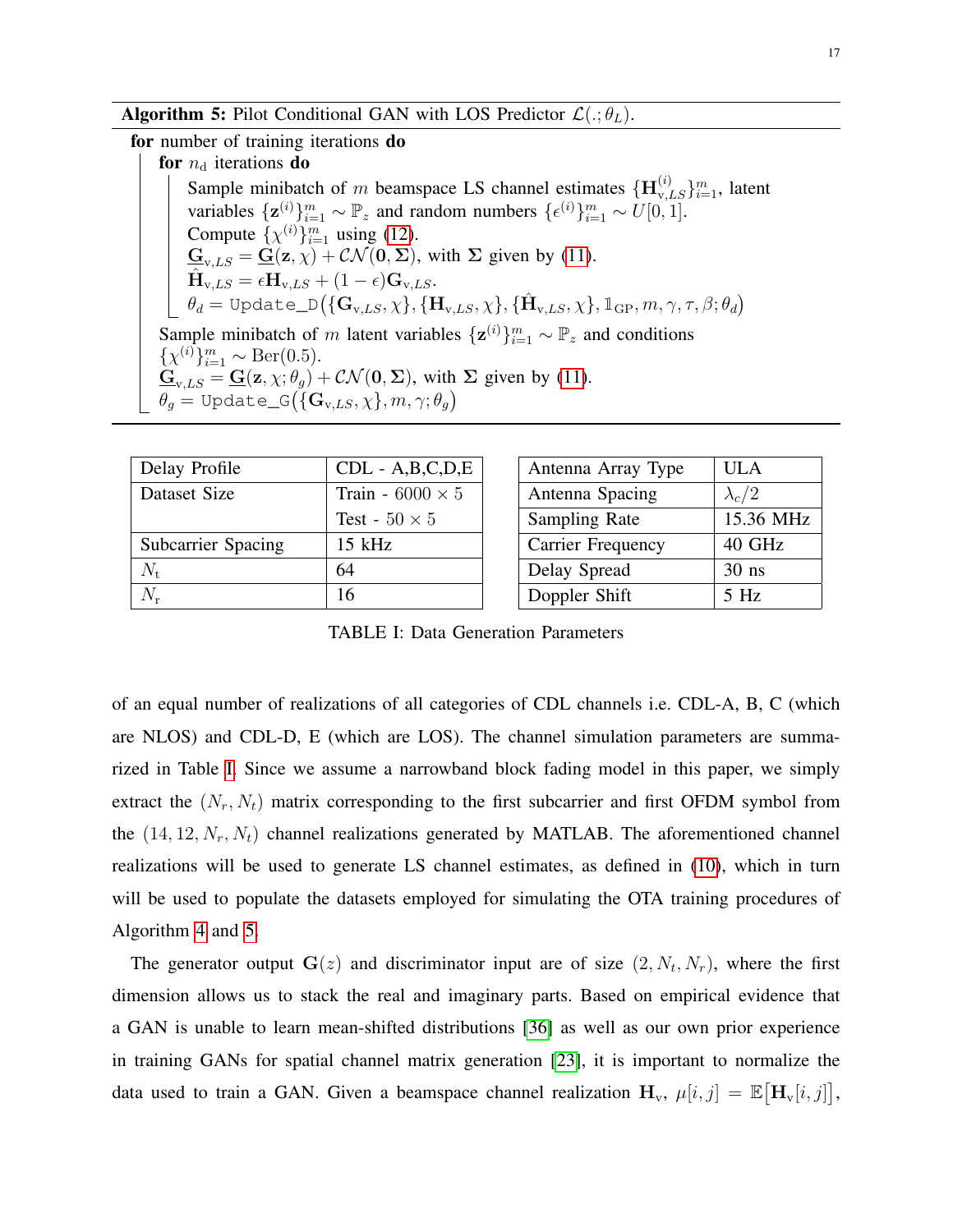$\text{Re}(\sigma[i,j]) = \left(\mathbb{E}\big[(\text{Re}(\mathbf{H}_{\text{v}}[i,j] - \mu[i,j]))^2\big]\right)^{0.5}$  and  $\text{Im}(\sigma[i,j]) = \left(\mathbb{E}\big[(\text{Im}(\mathbf{H}_{\text{v}}[i,j] - \mu[i,j]))^2\big]\right)^{0.5}$ , we normalize the matrix element-wise as

<span id="page-17-1"></span>
$$
\operatorname{Re}(\mathbf{H}_{\mathbf{v}}[i,j]) \leftarrow \frac{\operatorname{Re}(\mathbf{H}_{\mathbf{v}}[i,j] - \mu[i,j])}{\operatorname{Re}(\sigma[i,j])} \quad \operatorname{Im}(\mathbf{H}_{\mathbf{v}}[i,j]) \leftarrow \frac{\operatorname{Im}(\mathbf{H}_{\mathbf{v}}[i,j] - \mu[i,j])}{\operatorname{Im}(\sigma[i,j])}.\tag{14}
$$

We will compute a single  $\mu[i, j]$  and  $\sigma[i, j]$  for each  $(i, j) \in [N_t] \times [N_r]$  over the entire training dataset of each experiment. Such statistics can be computed from the dataset of beamspace LS channel estimates  ${H_{v,LS}^{(i)}}$  in an OTA training procedure. In lieu of [\(14\)](#page-17-1), the operations  $\mathbf{G}(.)$  and  $\mathbf{D}(.,\chi)$  will implicitly be used to denote  $SN^{-1}(\mathbf{G}(.))$  and  $\mathbf{D}(SN(.),\chi)$  respectively throughout the paper without exception. Here SN denotes the operation of *stacking* the real and imaginary part followed by *normalization* using  $\{\mu[i, j], \sigma[i, j]\}_{i,j}$  and  $\text{SN}^{-1}$  corresponds to *unnormalization* followed by *unstacking* to generate a complex-valued output.

#### <span id="page-17-0"></span>*B. Neural Network Architectures & Training Hyperparameters*

The basic neural network architectures of the generator G, critic D and LOS Predictor  $\mathcal L$  have been detailed in Table [II.](#page-18-1) All layers and their corresponding parameters are described in notation standard to PyTorch [\[40\]](#page-30-18). Since the critic and the LOS Predictor have similar architectures, we have merged their representations and used the indicator  $\mathbb{1}_{\mathcal{L}}$  to indicate layers that are only in the LOS Predictor and not the critic. In particular, the critic in a WGAN-GP implementation cannot have batch normalization since it invalidates the gradient penalty computation during critic training (refer Section 4 in [\[30\]](#page-30-8)). All BatchNorm2D layers have momentum =  $0.8$  [\[35\]](#page-30-13) and Conv2D layers have bias = False. We utilize  $d = 65$  for  $z \in \mathbb{R}^d$  (refer Appendix [B](#page-32-1) for an empirical justification).

In order to extend the generator and critic architectures to the conditional setting, we employ an Embedding $(2, 10)$  layer in both. This layer learns a 10-dimensional embedding for  $\chi = 0$  and  $\chi = 1$ . Subsequently, G passes this embedding through Linear(10,  $N_tN_r/16$ ) and Reshape(1,  $N_t/4$ ,  $N_r/4$ ) before concatenating it to Linear(z) of size (127,  $N_t/4$ ,  $N_r/4$ ) as shown in Fig. [2.](#page-10-0) Similarly, D passes the embedding through Linear(10,  $N_t N_r$ ) and Reshape(1,  $N_t$ ,  $N_r$ ) before concatenating it to the input of size  $(2, N_t, N_r)$ . Table [III](#page-18-0) contains the total number of parameters in G and D in the both the conditional and unconditional setting, along with the LOS Predictor  $\mathcal{L}$ .

In Algorithm [1,](#page-9-0) [4](#page-14-1) and [5,](#page-16-0) we set  $n_d = 5$ ,  $\beta = 10$ ,  $\tau = 0.01$  and  $\gamma = 0.00005$  [\[30\]](#page-30-8) [\[35\]](#page-30-13). We utilize a minibatch size of  $m = 200$  in all GAN training. For performing GCE, we utilize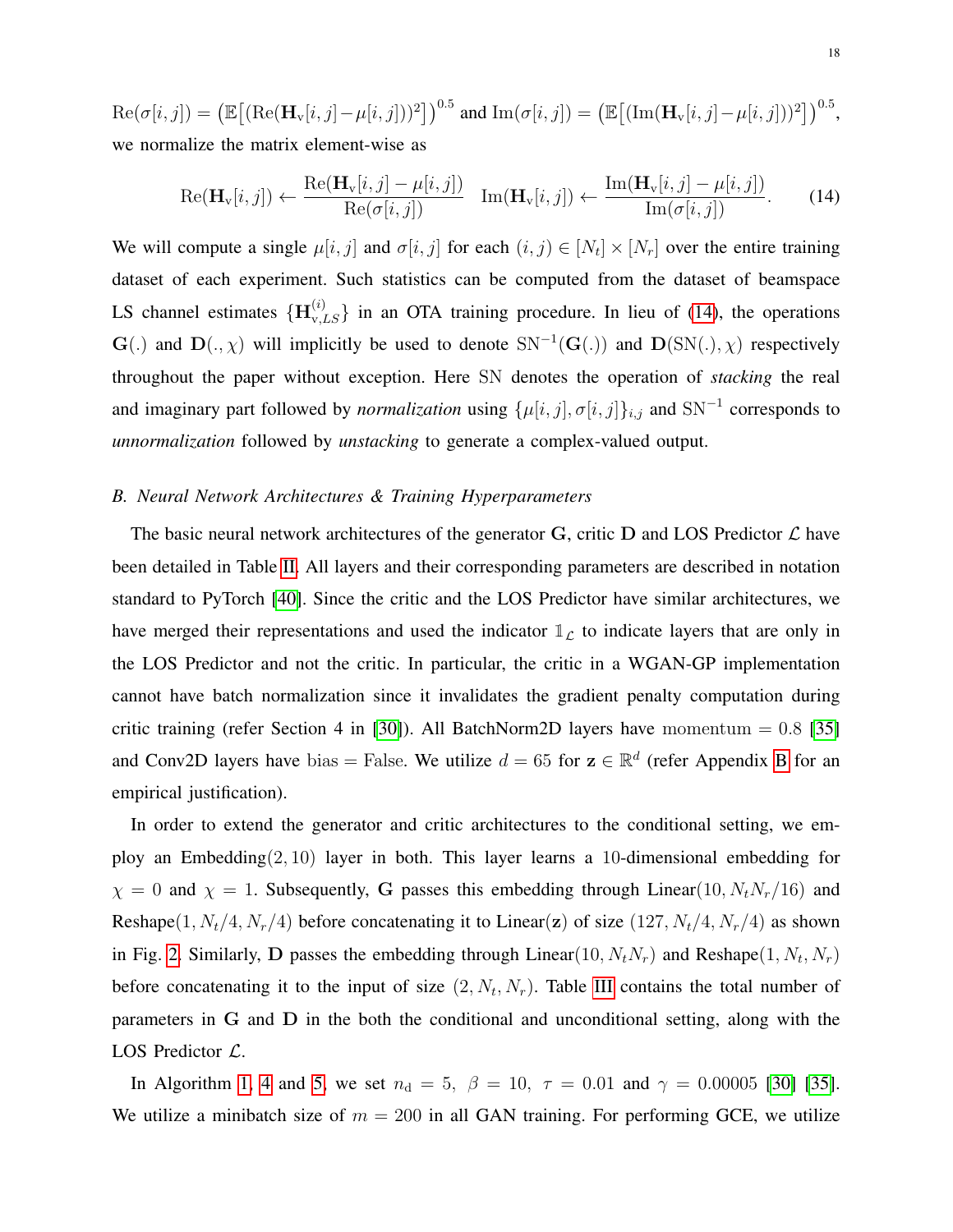<span id="page-18-1"></span>

| L              | <b>Generator</b>              | <b>Critic / LOS Predictor</b>                                             |
|----------------|-------------------------------|---------------------------------------------------------------------------|
|                | Linear(65, $8N_tN_r$ )        | $Conv2D(2, 16, (3, 3), stride = 2)$                                       |
|                | ReLU                          | LeakyReLU $(0.2)$ + Dropout $(0.25)$                                      |
| $\overline{2}$ | Reshape $(128, N_t/4, N_r/4)$ | $Conv2D(16, 32, (3, 3), stride = 2)$                                      |
|                | Upsample(2)                   | ZeroPad2D((0, 1, 0, 1))                                                   |
| 3              | Conv2D $(128, 128, (4, 4))$   | LeakyReLU(0.2)+Dropout(0.25)+ $\mathbb{1}_{\mathcal{L}}$ BatchNorm2D(32)  |
|                | BatchNorm2D(128)              | $Conv2D(32, 64, (3, 3), stride = 2)$                                      |
|                | ReLU                          | LeakyReLU(0.2)+Dropout(0.25)+ $\mathbb{1}_{\mathcal{L}}$ BatchNorm2D(64)  |
|                | Upsample $(2)$                | Conv2D $(64, 128, (3, 3))$                                                |
| $\overline{4}$ | Conv2D $(128, 128, (4, 4))$   | LeakyReLU(0.2)+Dropout(0.25)+ $\mathbb{1}_{\mathcal{L}}$ BatchNorm2D(128) |
|                | BatchNorm2D(128)              | Flatten                                                                   |
|                | ReLU                          | Linear $(3456, 1)$                                                        |
| 5              | Conv2D $(128, 2, (4, 4))$     | $\mathbb{1}_{\ell}$ Sigmoid                                               |

<span id="page-18-0"></span>TABLE II: Architecture Details of Generator G, Critic D and LOS Predictor  $\mathcal{L}$ . The layer index is denoted by  $L$  in the top left corner.

|                             | WGAN-GP            | <b>CWGAN</b> |  |
|-----------------------------|--------------------|--------------|--|
| Generator G                 | 1,069,568          | 1,328,468    |  |
| Critic $\mathbf D$          | 112,181<br>100,753 |              |  |
| LOS Predictor $\mathcal{L}$ | 101,201            |              |  |

TABLE III: Parameter Count of G, D and  $\mathcal L$ 

an Adam [\[41\]](#page-31-0) optimizer with a step size  $\eta = 0.1$ ,  $\lambda_{reg} = 0.001$  and iteration count 100. We also determined empirically that resetting the RMSProp optimizer for the critic at every training iteration improved the performance of Algorithm [1](#page-9-0) (refer Appendix  $C$ )<sup>[6](#page-18-2)</sup>.

## <span id="page-18-3"></span>*C. Compressed Sensing (CS) Baselines*

We compare the performance of GCE with a few standard CS baselines. It should be noted that the objective of this paper is to design an OTA GAN training procedure for CE, while using GCE to perform channel estimation. As described in Section [I-B,](#page-2-0) there have been recent works in the deep generative domain [\[26\]](#page-30-4), [\[27\]](#page-30-5) that have the potential to further improve the performance and robustness of CE using generative networks. Analyzing the performance and viability of such methods for mmWave MIMO CE is left for future work.

<span id="page-18-2"></span><sup>&</sup>lt;sup>6</sup>Code and data will be made publicly available at https://github.com/akashsdoshi96/ota-gan-mimo-ce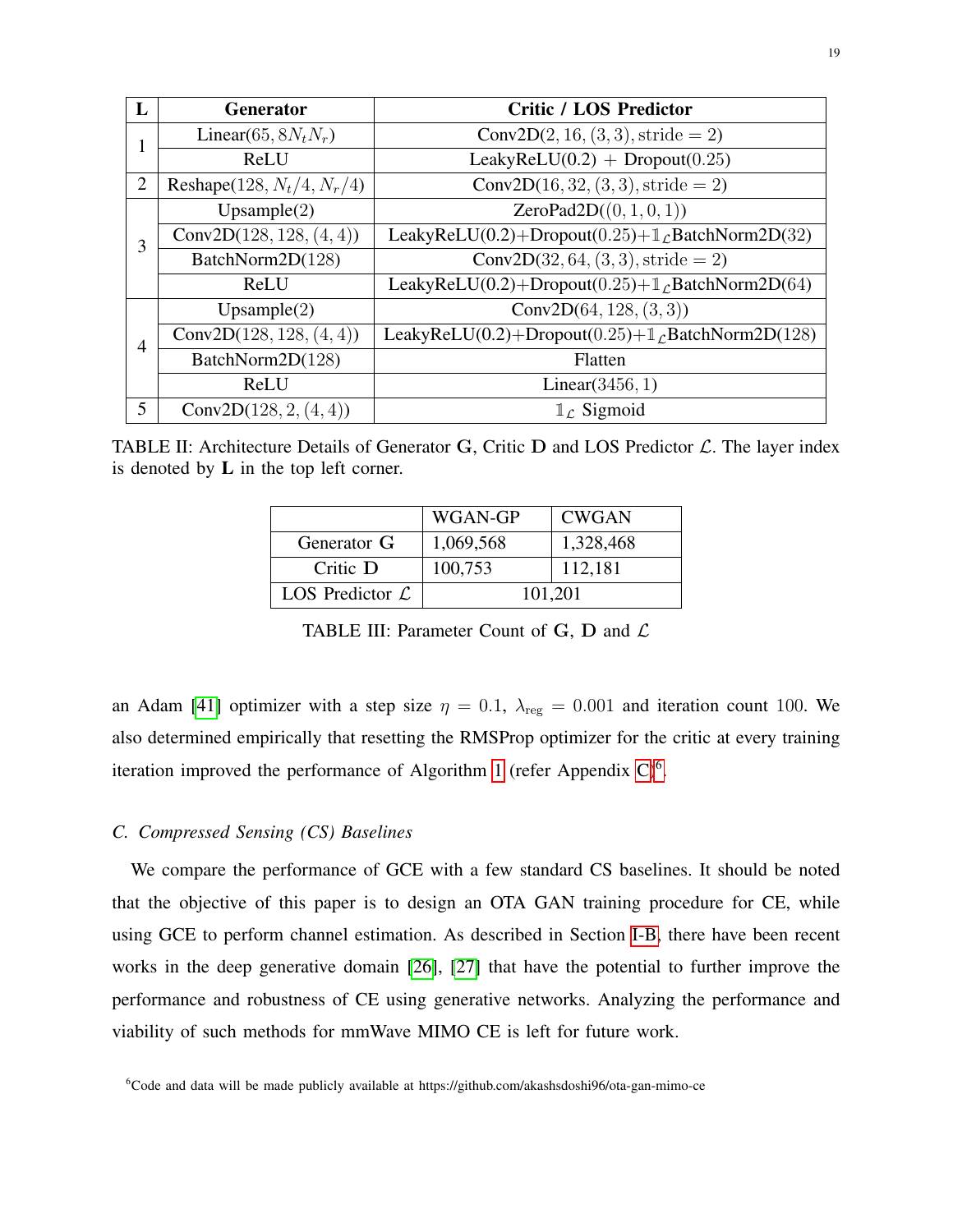i) *Orthogonal Matching Pursuit (OMP)*: As described in [\[11\]](#page-29-10), OMP minimizes  $||H_v||_0$  subject to  $||y - A_{\rm SD}H_v||_2 \le \sigma$ . To prevent overfitting to the noise, OMP must be stopped<sup>[7](#page-19-2)</sup> when the energy in the residual is less than  $\sigma^2$ .

ii) *EM-GM-AMP:* We utilize the Approximate Message Passing algorithm EM-GM-AMP [\[13\]](#page-29-12), which accepts as input y and  $A_{sp}$ , and recovers the channel estimate  $H_v$ .

Note that unlike the CS baselines, whose number of iterations depend on the SNR level, GCE is run for a constant number of iterations at all SNR without its performance being impacted.

## VI. RESULTS & DISCUSSION

<span id="page-19-0"></span>In this section, we will present and analyze the results for each GAN architecture presented in Section [IV](#page-7-0) in sequence, before concluding with results from PCGAN. The performance metric used to assess the quality of the channel estimate will be the NMSE as defined in [\(6\)](#page-7-2). We will primarily be presenting two figures/tables for each architecture : GCE based NMSE as a function of i) GAN training iterations at a fixed SNR and ii) SNR for a given generative model. All figures that plot NMSE vs training iterations have been evaluated at an SNR of 15 dB and we will utilize  $N_s = 16$ ,  $N_p = 25$ ,  $N_{bit,t} = 6$  and  $N_{bit,r} = 2$ , unless otherwise stated.

## <span id="page-19-1"></span>*A. WGAN-GP*

We design a separate generator for each of the five CDL channel models by training a WGAN-GP ( $\mathbb{1}_{GP} = 1$  $\mathbb{1}_{GP} = 1$ ) using Algorithm 1 for 60000 training iterations. The smoothed<sup>[8](#page-19-3)</sup> plot of NMSE vs training iterations is shown in Fig. [4a.](#page-20-0) We have also highlighted the gain of using WGAN-GP over WGAN in Fig. [4b.](#page-20-1) Using Fig. [4a,](#page-20-0) we extract the trained generator with the lowest NMSE for each channel model (refer Remark [3\)](#page-20-2) and plot NMSE vs SNR in Fig. [5.](#page-20-3) Furthermore, in Table [IV,](#page-21-0) we have compared the GCE based NMSE with the baselines outlined in Section [V-C](#page-18-3) at three distinct  $SNR = \{-5, 0, 10\}$  dB<sup>[9](#page-19-4)</sup>.

We observe that across CDL channel models, the performance of GCE is consistently  $B <$  $C < A < E < D$ . This is in agreement with the decreasing number of rays/clusters and the increasing magnitude of the LOS component in  $H_v$  as we go from left to right (refer Table 7.7.1 of

<span id="page-19-2"></span><sup>&</sup>lt;sup>7</sup>We set the maximum number of iterations to 200.

<span id="page-19-4"></span><span id="page-19-3"></span><sup>&</sup>lt;sup>8</sup>Figures have occasionally been smoothed using a Hanning window of size 6 to improve readability, as and where mentioned.  $\rm{PSNR} = -5$  dB is a commonly utilized minimum SNR threshold for initial access [\[42\]](#page-31-1).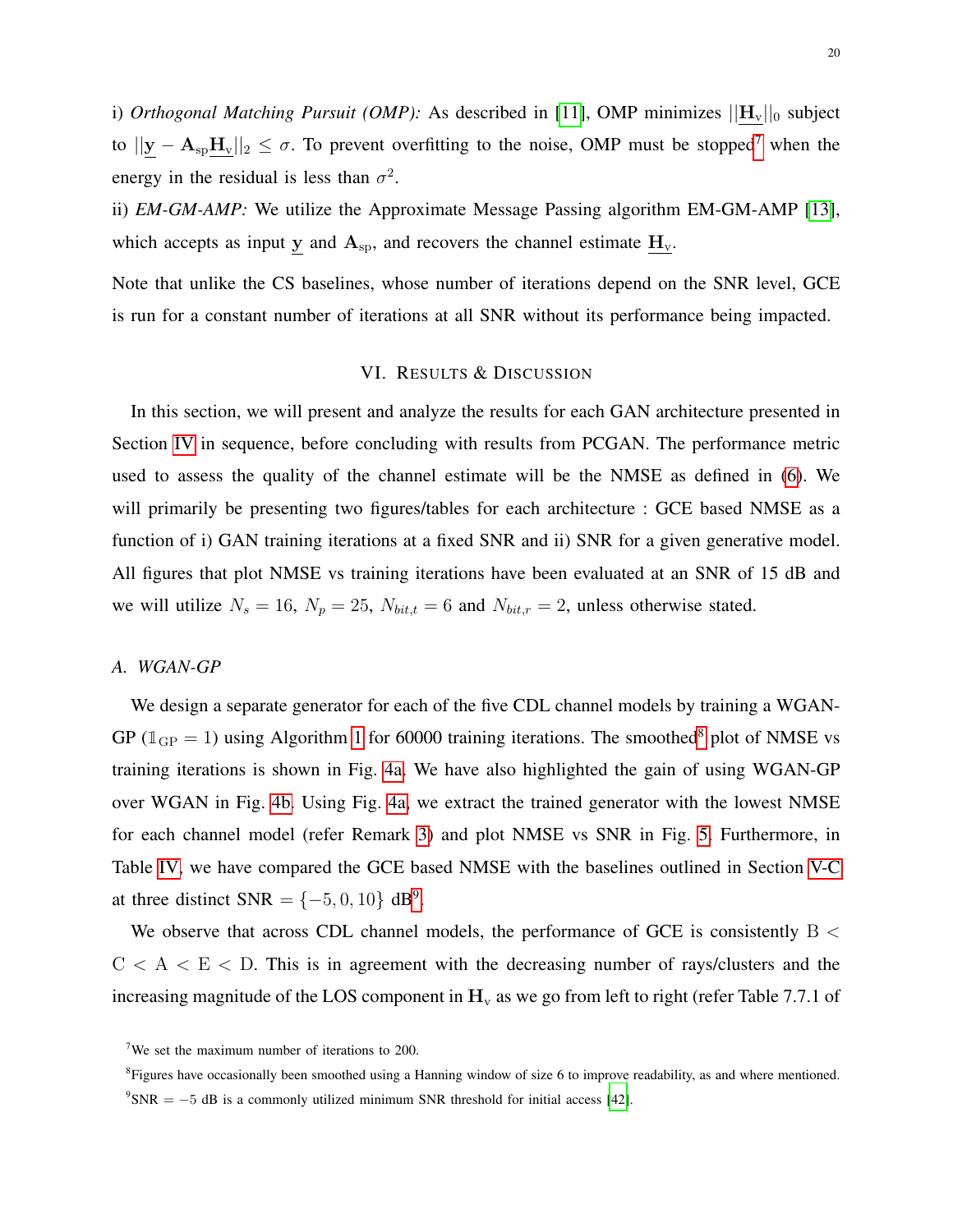<span id="page-20-0"></span>

Fig. 4. NMSE vs Training Iterations. NMSE increases with decrease in approximate beamspace sparsity.

<span id="page-20-1"></span>

<span id="page-20-3"></span>Fig. 5. NMSE vs SNR for WGAN-GP for CDL A-E. "All" denotes an average over all channel models.

[\[39\]](#page-30-17) for the precise channel profiles). Moreover, GCE consistently outperforms OMP, while also outperforming EM-GM-AMP for all CDL models excluding CDL-B, for which the performance of GCE and EM-GM-AMP are approximately similar. GCE also significantly outperforms both baselines at all SNR for LOS channels – CDL-D and CDL-E.

<span id="page-20-2"></span>*Remark 3: All WGAN models designed in Section [IV](#page-7-0) are trained to directly minimize*  $L(\theta_d)$  and *maximize*  $-L(\theta_g)$ *, not to minimize NMSE. While* [\[35\]](#page-30-13) has noted that the learning curves of a *WGAN are empirically seen to correlate well with observed sample quality, this does not imply*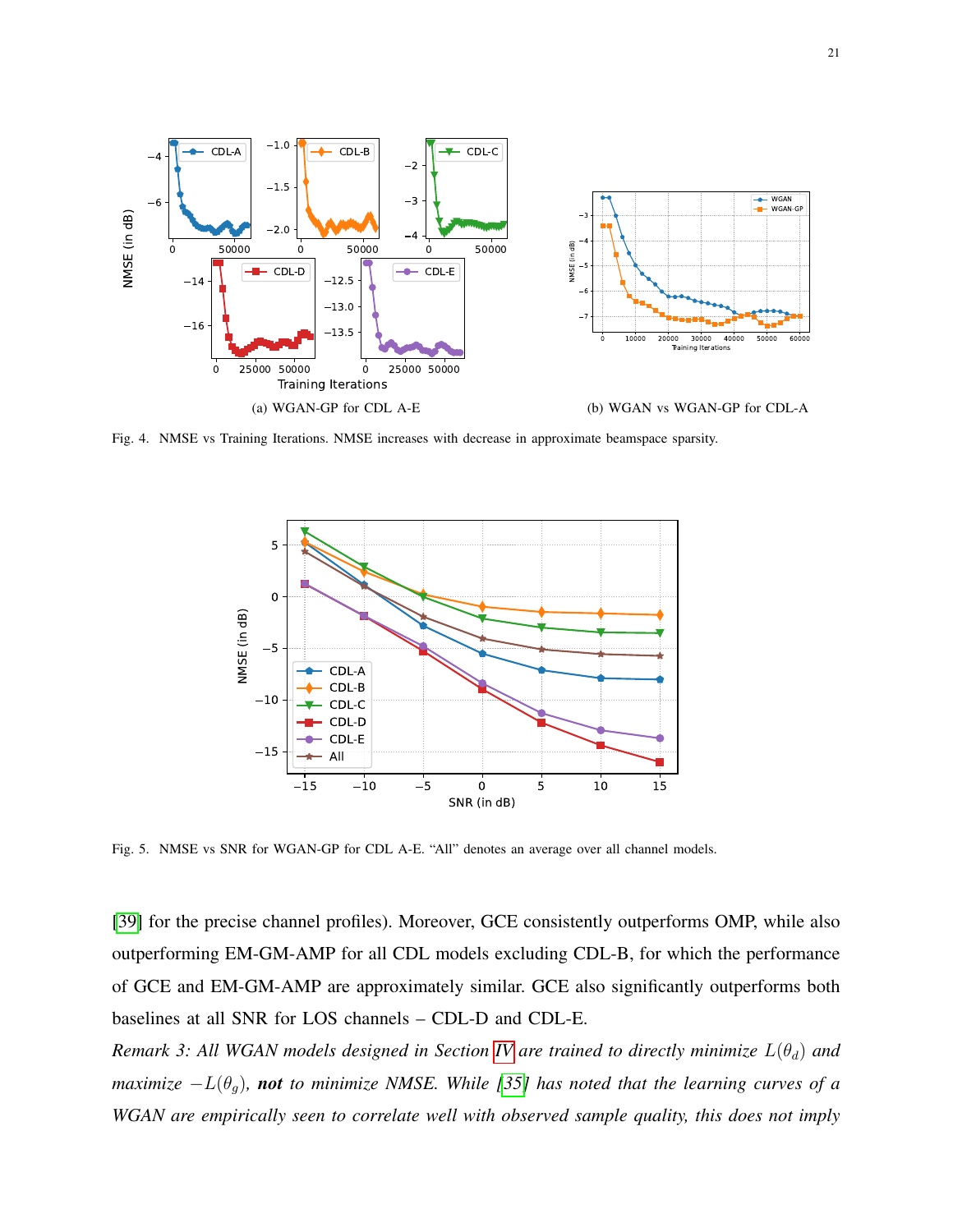<span id="page-21-0"></span>

|               |                  | CDL-A   | $CDL-B$ | CDL-C   | CDL-D    | $CDL-E$  |
|---------------|------------------|---------|---------|---------|----------|----------|
|               | <b>GCE</b>       | $-2.80$ | 0.23    | $-0.01$ | $-5.25$  | $-4.78$  |
| $SNR = -5 dB$ | <b>OMP</b>       | 2.26    | 2.31    | 2.28    | 0.48     | 1.82     |
|               | EM-GM-AMP        | 0.35    | 0.59    | 0.52    | $-1.08$  | $-0.09$  |
|               | <b>GCE</b>       | $-5.50$ | $-0.95$ | $-2.11$ | $-8.95$  | $-8.38$  |
| $SNR = 0$ dB  | <b>OMP</b>       | 1.22    | 1.39    | 1.31    | $-1.76$  | $-0.25$  |
|               | <b>EM-GM-AMP</b> | $-0.67$ | 0.14    | 0.04    | $-2.70$  | $-1.71$  |
|               | <b>GCE</b>       | $-7.88$ | $-1.60$ | $-3.45$ | $-14.38$ | $-12.92$ |
| $SNR = 10$ dB | <b>OMP</b>       | 0.73    | 0.64    | 0.55    | $-3.26$  | $-2.21$  |
|               | EM-GM-AMP        | $-1.83$ | $-1.55$ | $-1.63$ | $-2.80$  | $-2.61$  |

TABLE IV: NMSE (in dB) of WGAN-GP based GCE and CS Baselines for CDL A-E

*that the NMSE will decrease smoothly with training iterations as will be evident in most NMSE vs training iteration plots in this paper. NMSE convergence smoothness will be further degraded when we use noisy data in Pilot GAN and PCGAN in Section [VI-C](#page-23-0) and [VI-D](#page-26-0) respectively.*

**Impact of mutual coherence of the sensing matrix**  $\mu(A_{sp})$ : Consider the standard CS problem – determine x given  $y = Ax + n$  with  $A \in \mathbb{R}^{m \times n}$  and  $m < n$ . Suppose  $A = [a_1, \dots a_n]$ , then the mutual coherence of  $A$  is given by

$$
\mu(\mathbf{A}) = \max_{i,j;i \neq j} \frac{|\mathbf{a}_i^H \mathbf{a}_j|}{||\mathbf{a}_i||_2||\mathbf{a}_j||_2}.
$$

Compressed sensing using generative models [\[5\]](#page-29-4) [\[43\]](#page-31-2) typically employs measurement matrices A whose entries are i.i.d. and chosen from simple random distributions such as Gaussian or sub-Gaussian. Consequently, it is highly likely that  $A$  is a full-rank matrix with low cross correlation among its columns. In other words, rank $(A) = m$  with high probability, and the mutual coherence  $\mu(A)$  will be low. For a given  $\mu(A)$ , if x satisfies  $||\mathbf{x}||_0 < \frac{1}{2}$  $\frac{1}{2}(\frac{1}{\mu(A)}+1)$ , then there exists a unique x with the given  $\mathcal{L}_0$  norm that satisfies  $y = Ax$  [\[17\]](#page-29-16). Hence low mutual coherence decreases the reconstruction error of x. Owing to the low  $\mu(A)$ , we believe that [\[5\]](#page-29-4) fails to truly convey the advantage of using generative models for compressed sensing over other traditional CS baselines for CE.

In Section [III,](#page-5-1) we defined the measurement matrix as  $A_{sp} = (A_T^H F S)^T \otimes W^H A_R$ , with rank $(A_{\text{sp}}) \leq N_s^2$ . By varying  $N_s$  from 1 to 16 for  $N_p = 16$  and  $N_p = 25$ , we observe that  $\mu(A_{sp}) \ge 0.75$  in Fig. [6a.](#page-22-0) This implies that a unique  $H_v$  can be recovered by OMP only if  $||\mathbf{H}_{v}||_0 < 2$ . This is consistent with our observations in Table [IV,](#page-21-0) where OMP performs quite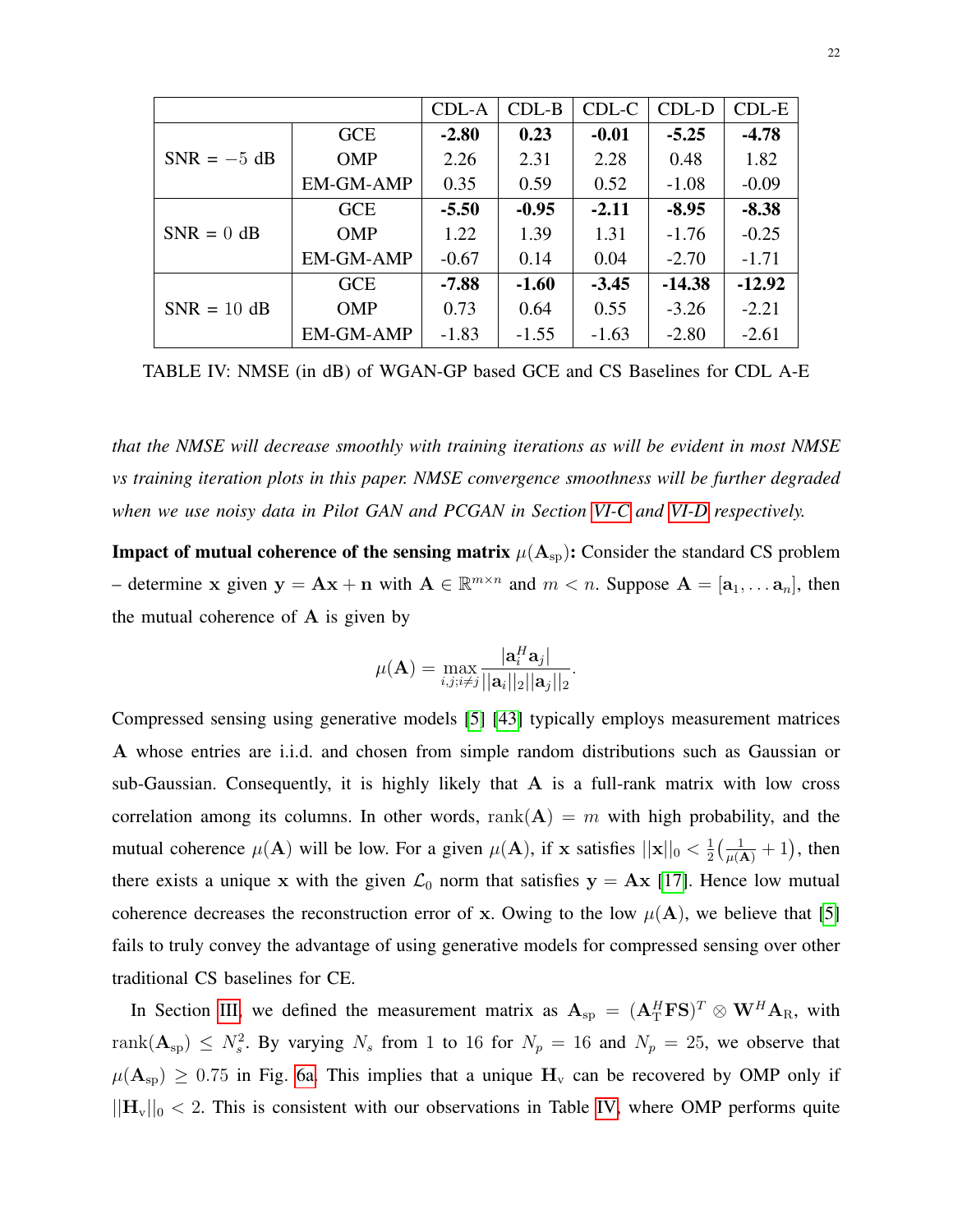<span id="page-22-0"></span>

<span id="page-22-1"></span>Fig. 6. NMSE,  $\mu(A_{sp})$  and rank $(A_{sp})$  vs  $N_s$  for CDL-A at SNR = 15 dB. Low  $\mu(A_{sp})$  decreases NMSE.

poorly. Meanwhile, GCE significantly outperforms OMP, showing that the rich generative prior compensates for the high mutual coherence of  $A_{\rm{sp}}$ . Thus, GCE eliminates the need for careful tuning of the entries of  $A_{sp}$  to minimize  $\mu(A_{sp})$  as is done in [\[11\]](#page-29-10).

However, the performance of GCE also improves if we improve the mutual coherence. In Fig. [6b,](#page-22-1) we can observe that for the same rank at  $N_s = 16$ , when the value of  $\mu(\mathbf{A}_{sp})$  is higher for  $N_p = 16$  than  $N_p = 25$ , GCE does attain a lower NMSE with  $N_p = 25$ .

## <span id="page-22-2"></span>*B. CWGAN*

We now design a single conditional generative model by training a CWGAN ( $\mathbb{1}_{GP} = 0$ ) as outlined in Section [IV-B](#page-9-3) for 100,000 training iterations. For CWGAN, we assume that the LOS/NLOS ground truth label  $\chi$  is known while performing GCE. The smoothed plot of NMSE vs training iterations is shown in Fig. [7a,](#page-23-1) and the plot of NMSE vs SNR for the best generative model (determined using Fig. [7a\)](#page-23-1) is shown in Fig. [7b.](#page-23-2) The degradation in average NMSE compared to the individually trained WGAN-GP models increases from 0.5 dB at −5 dB SNR to 1.7 dB at 0 dB SNR to 2.6 dB at 10 dB SNR. However, GCE using CWGAN continues to outperform OMP at all the aforementioned SNR for CDL A-E, and even outperforms EM-GM-AMP for CDL-A, D and E, with the gain being largest for LOS channel models ( $\sim$  6 dB) and  $\sim$  0.7 dB for CDL-A.

The reduction in gain on switching to a conditional model can be attributed to the simple binary condition being utilized. For instance, CDL-A and CDL-B are both NLOS channel models, but have significantly different beamspace representations. We are actively investigating the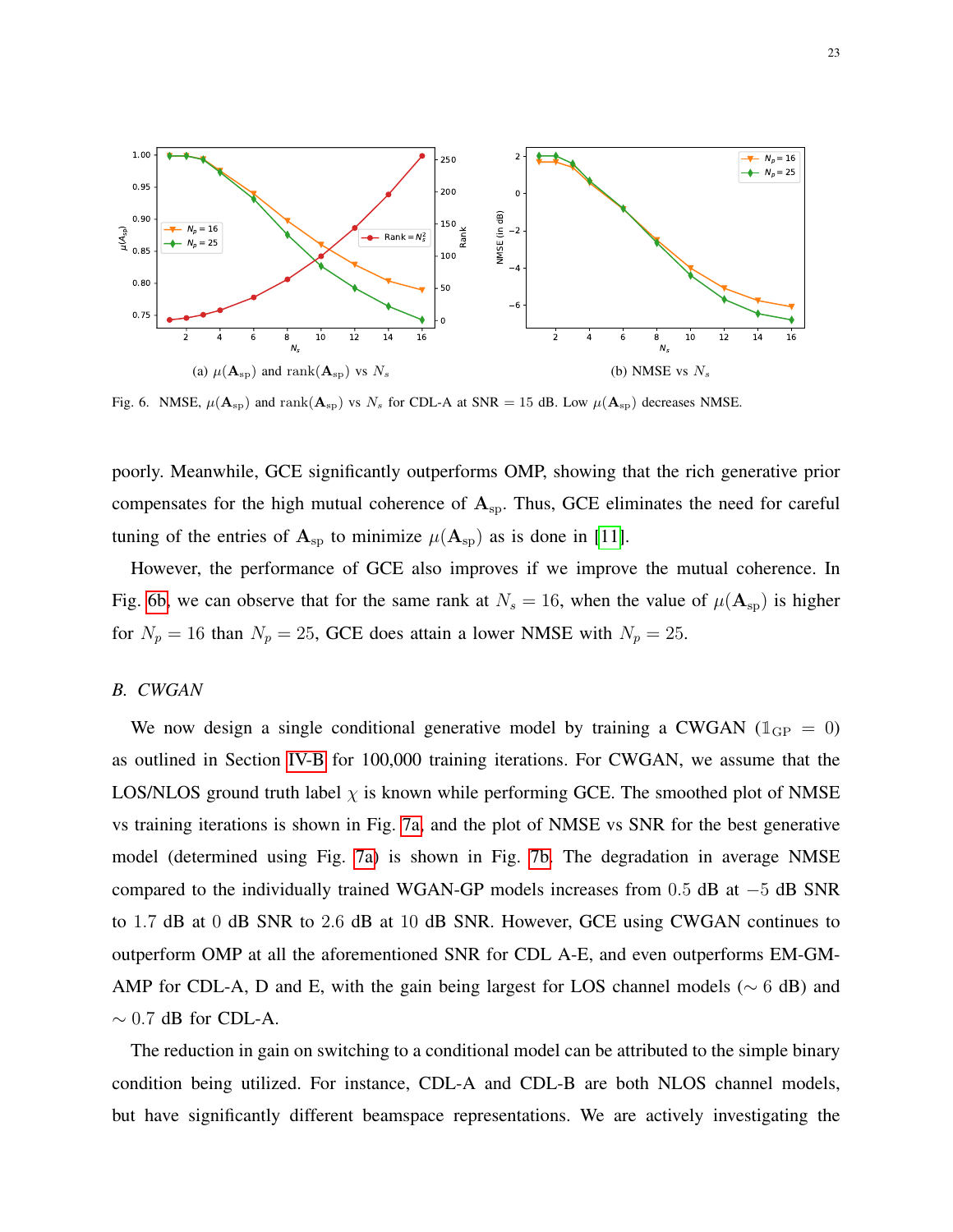<span id="page-23-1"></span>

<span id="page-23-2"></span>Fig. 7. NMSE for CWGAN trained on CDL A-E. "All" denotes an average over all channel models.

possibility of introducing a learnable condition into the GAN framework such that the condition more accurately reflects the estimated degree of approximate sparsity in  $H_v$ .

## <span id="page-23-0"></span>*C. Pilot GAN*

We consider two cases,  $U = 1$  and  $U = 4$ , where U is the number of UEs associated with a BS, and utilize full-rank pilot measurements i.e. of rank  $N_tN_r$  for training in both cases with  $\mathbb{1}_{\text{GP}} = 1.$ 

*1)*  $U = 1$ : We train Pilot GAN as outlined in Section [IV-C](#page-11-1) for 60,000 training iterations. We investigate the noise tolerance of Pilot GAN by training a generative model for CDL-A at SNR  $= \{10, 20, 30, 40\}$  dB. The SNR value will determine the variance  $\sigma^2$  of each term in  $\underline{\mathbf{n}}[1 : K]$  in [\(9\)](#page-12-2) during training. The smoothed plot of NMSE vs training iterations is shown in Fig [8a,](#page-24-0) and the plot of NMSE vs SNR in Fig. [8b.](#page-24-1) From Fig. [8a,](#page-24-0) we can see that the NMSE at a training SNR of 40 dB is roughly similar to the noiseless case, while the NMSE convergence at a training SNR of  $\leq 20$  dB is significantly degraded. However, the NMSE improves at SNR  $\leq -10$  dB over WGAN-GP for all training SNR, where WGAN-GP in Fig. [8b](#page-24-1) denotes training on clean channel realizations. This could be a possible advantage of training with noisy data.

While this might seem a high SNR threshold to meet, two points can be noted: i) Training a single generative model for a larger class of CDL channels could potentially reduce the SNR induced degradation, as we will see in Section [IV-D](#page-14-0) and ii) Practical wireless deployments [\[44\]](#page-31-3) use precoders and combiners attuned to channel realizations from a few time-slots ago, which yields significantly better link SNR than random precoders and combiners.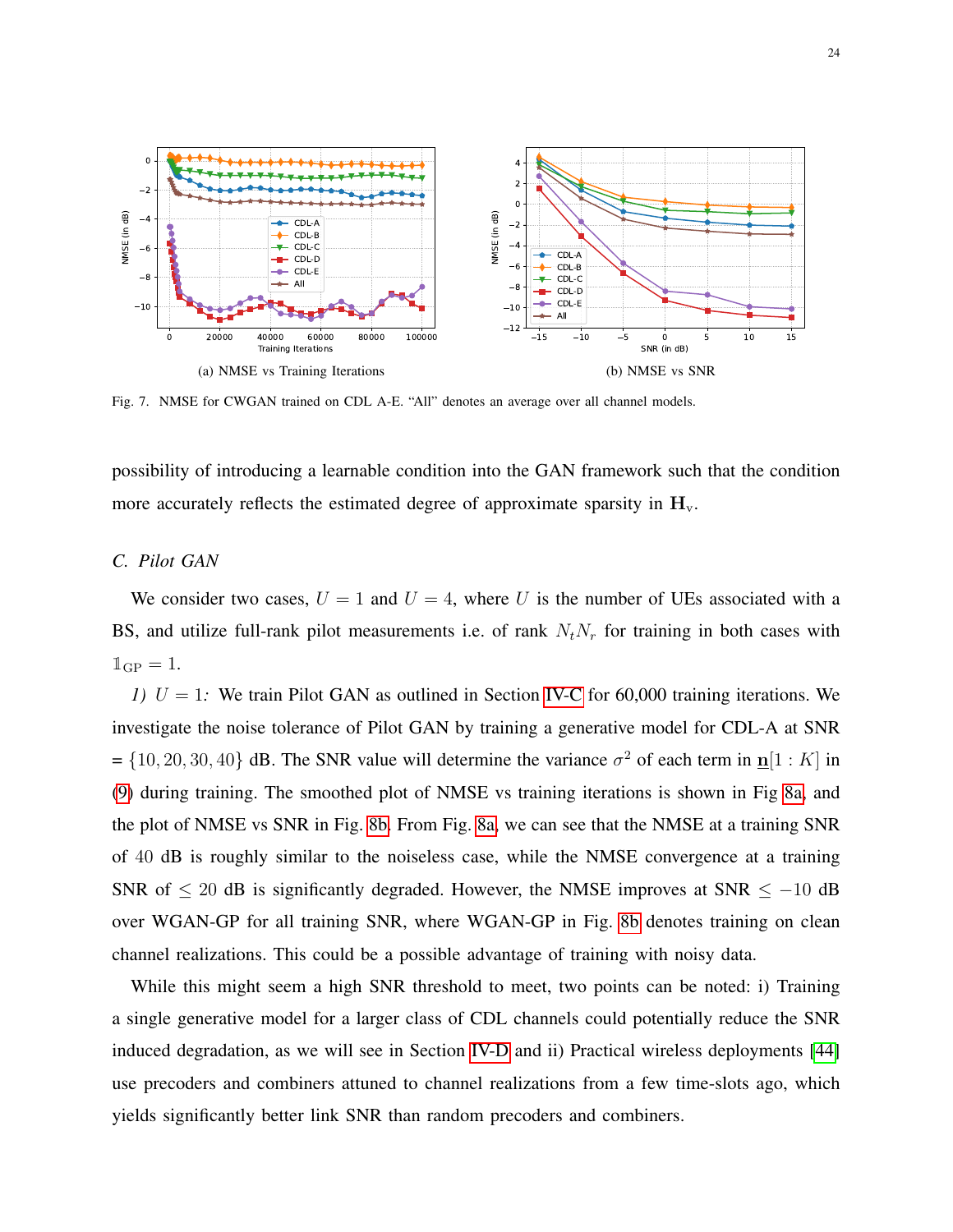

25

<span id="page-24-0"></span>

Fig. 8. NMSE for Pilot GAN trained on CDL-A. Note that the labels are *training* SNR, while the x-axis in the right figure is the *test* SNR. WGAN-GP denotes no noise during training. NMSE increases at lower *training* SNR.

<span id="page-24-1"></span>

<span id="page-24-2"></span>Fig. 9. NMSE vs Rounds for Federated Pilot GAN training on CDL-A. Note the trade-off between BS-UE communication frequency and NMSE, as well as between training noise levels and NMSE.

*2)* U = 4*:* We train Federated Pilot GAN as outlined in Algorithm [4](#page-14-1) for 600 rounds on CDL-A, with  $D = 500$  and  $m = 200$ . Instead of fixing the link SNR, we perform a network level simulation using the parameters outlined in Table [V.](#page-25-0) We fix the large scale path loss for the duration of the simulation, and assume it is known at the UE. We investigate the impact of two factors on the NMSE convergence vs rounds  $- i$ ) noise in LS channel estimate and ii) BS-UE communication frequency. To analyze i), we consider perfect channel estimates i.e.  $H_{v,LS} = H_{v}$ for training the GAN, and refer to this as "FedGAN", while the GAN trained on LS channel estimates generated using the parameters in Table [V](#page-25-0) is referred to as "FedPilotGAN". In order to study ii), we change the number of critic updates  $(n_d$  in Algorithm [4\)](#page-14-1) while keeping the total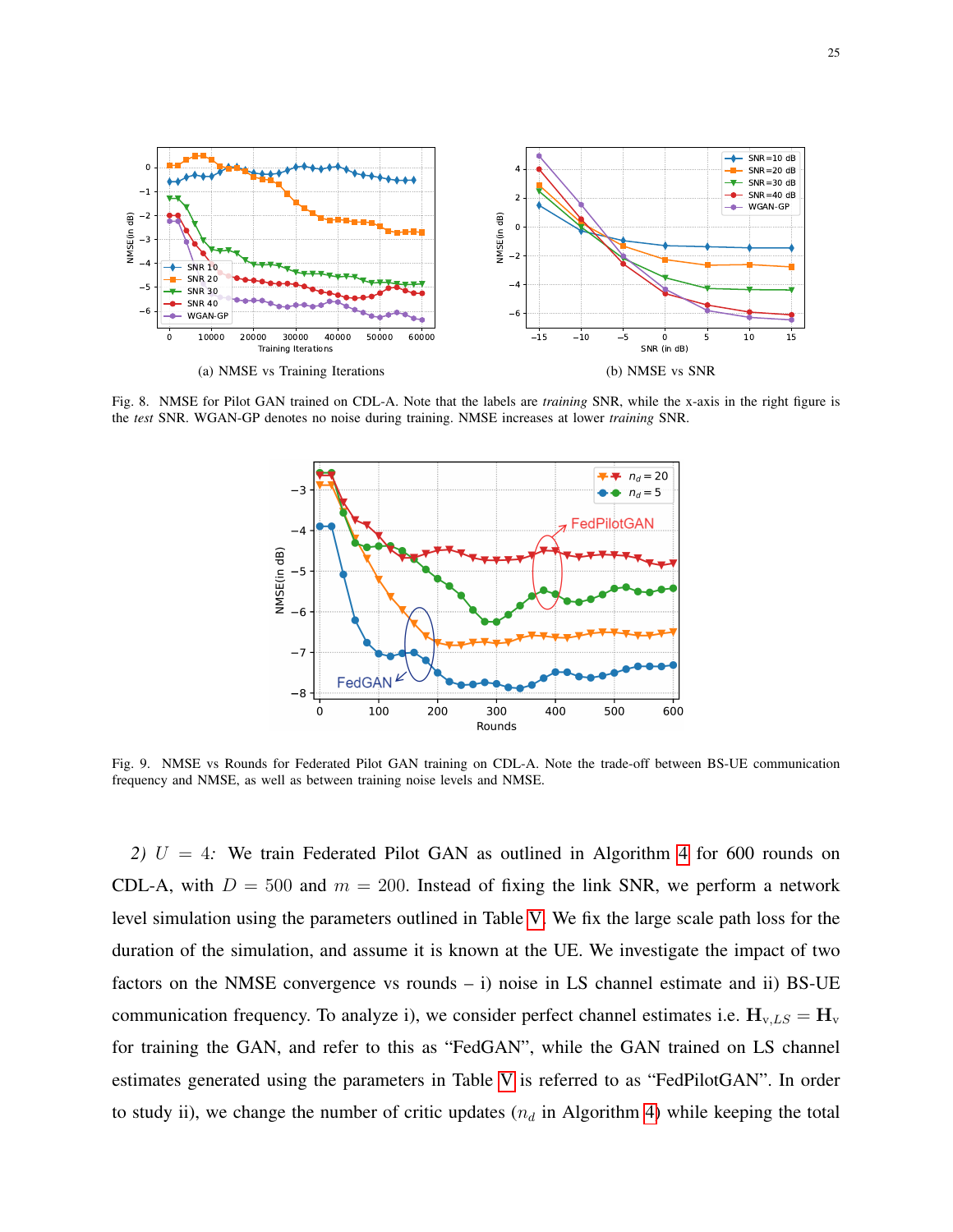<span id="page-25-0"></span>

| <b>BS</b> Transmit Power | $23$ dBm      | UE Noise Figure                   | 9 dB         |
|--------------------------|---------------|-----------------------------------|--------------|
| Noise PSD                | $-174$ dBm/Hz | Path Loss model   InH-Office [39] |              |
| Bandwidth                | 20 MHz        | Fading model                      | Block fading |

TABLE V: Federated Pilot GAN simulation parameters

number of training iterations equal to the centralized Pilot GAN implementation. We consider  $n_d = 5$  and  $n_d = 20$  which in turn implies  $l = 100$  and  $l = 25$  respectively. Note that  $n_d = 20$ also involves performing 4 generative updates per training iteration instead of 1, to have a fair comparison.

The smoothed plot of NMSE vs rounds is shown in Fig. [9.](#page-24-2) From the performance of "FedGAN" with  $n_d = 5$ , as contrasted with CDL-A in Fig. [4a,](#page-20-0) we can ascertain that simply moving to a federated implementation did not have any detrimental impact on the NMSE achieved. However, noise in the LS channel estimates worsens the NMSE by ∼ 2 dB. Furthermore, lowering the BS-UE communication frequency by a factor of 4 worsens the NMSE by  $\sim$  0.8 dB. Such a trade-off between performance and BS-UE communication frequency as well as between performance and noise in the training data are to be expected in a federated setting [\[45\]](#page-31-4).

Applications of Federated Pilot GAN: The applicability of FedPilotGAN is not restricted to building a generative channel estimator in an OTA fashion as is the focus in this paper. Here we describe a federated design of a (clean) data generator from noisy data realizations. Consider a BS (server) that requires a large dataset of channels (images) for some task. The BS (server) does not possess the data itself, however it is connected to a set of UEs (clients) that can capture noisy<sup>[10](#page-25-1)</sup> copies of channel (image) realizations [\[46\]](#page-31-5) [\[47\]](#page-31-6). From a practical perspective, a UE cannot store large amounts of data, cannot perform computationally intensive training or tolerate the uplink overhead of communicating "denoised" channels (images). Using the FedPilotGAN framework, we can train a generative model at the BS, without being subject to any of the aforementioned disadvantages, that can produce channel (image) samples from the underlying distribution. In addition, having a generator at the BS eliminates the need for storing large amounts of data at the BS as well i.e. we can simply generate batches of the required size on the fly by sampling from the generator.

<span id="page-25-1"></span> $10$ Obtaining multiple high resolution images can often be expensive and impractical for many sensing and tomography problems such as MRI and astronomical imaging [\[31\]](#page-30-9) [\[43\]](#page-31-2).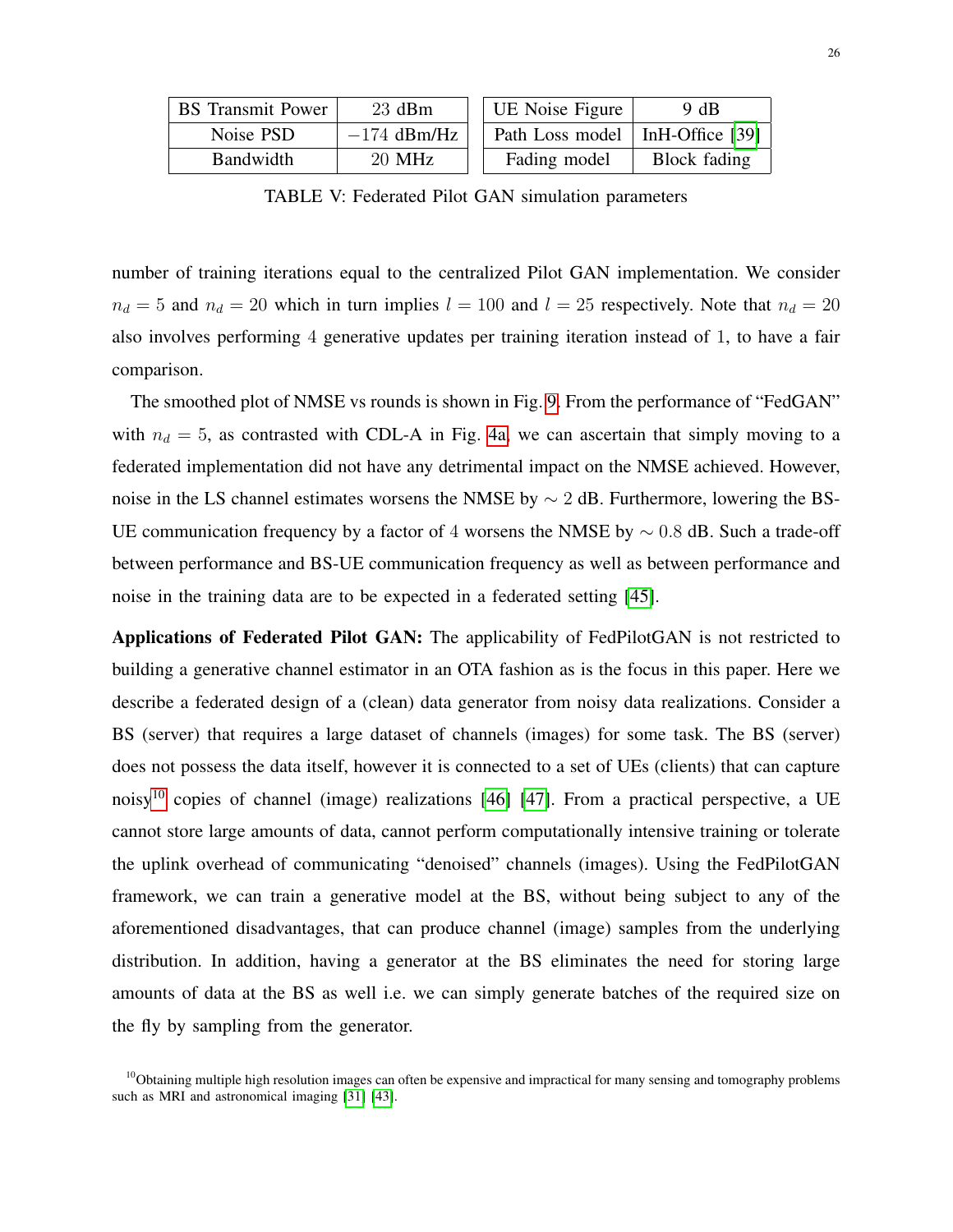

<span id="page-26-1"></span>Fig. 10. Accuracy of LOS Predictor on CDL A-E. Using a subset of channel models for training minimally impacts accuracy.

## <span id="page-26-0"></span>*D. PCGAN with LOS Predictor*

*1) LOS Predictor:* We train the LOS Predictor  $\mathcal{L}(.;\theta_L)$  for 20,000 iterations using a batch size of 200 and Adam [\[41\]](#page-31-0) optimizer with  $\gamma = 0.0003$ . The accuracy of  $\chi$  as given by [\(12\)](#page-15-3) as a function of SNR has been plotted in Fig. [10.](#page-26-1) Two curves have been plotted - the upper curve is when  $\mathcal{L}(.;\theta_L)$  is trained and tested on all CDL channel models, and the lower curve is when  $\mathcal{L}(.;\theta_L)$  is trained on CDL-B and CDL-D only and tested on CDL A-E. The relatively minimal loss in accuracy supports supervised training of an LOS Predictor. We can simply train it using channel realizations from simulation tools available offline and test it with pilot measurements that need not be from the same channel distribution.

*2) PCGAN:* We now use the trained  $\mathcal{L}(\cdot;\theta_L)$  to compute  $\chi$  from the LS channel estimate  $H_{v,LS}$  of the received pilot measurements  $y[1:K]$ , and subsequently utilize  $\{H_{v,LS}\}\$  to design a conditional generator by training a PCGAN ( $\mathbb{1}_{GP} = 1$ ) using Algorithm [5](#page-16-0) for 100,000 training iterations. The NMSE vs SNR on the best generative model for training SNR of 20 and 30 dB has been depicted in Fig. [11](#page-27-0) for each of CDL A-E. It should be noted that we utilize  $\mathcal{L}(.;\theta_L)$ only for *training* PCGAN. NMSE computation during *inference* bypasses the LOS Predictor by solving  $(13)$  in place of  $(5)$ .

The NMSE on the LOS channel models degrades by  $\sim$  2 dB for training SNR 30 dB and  $\sim$  3.5 dB for training SNR 20 dB compared to CWGAN. Meanwhile, the NMSE on the NLOS channel models CDL-B and CDL-C is practically unaffected compared to CWGAN, and more interestingly, a better model has been learnt at the lower 20 dB training SNR for CDL-B. PCGAN based GCE continues to outperform OMP for both training SNR, while outperforming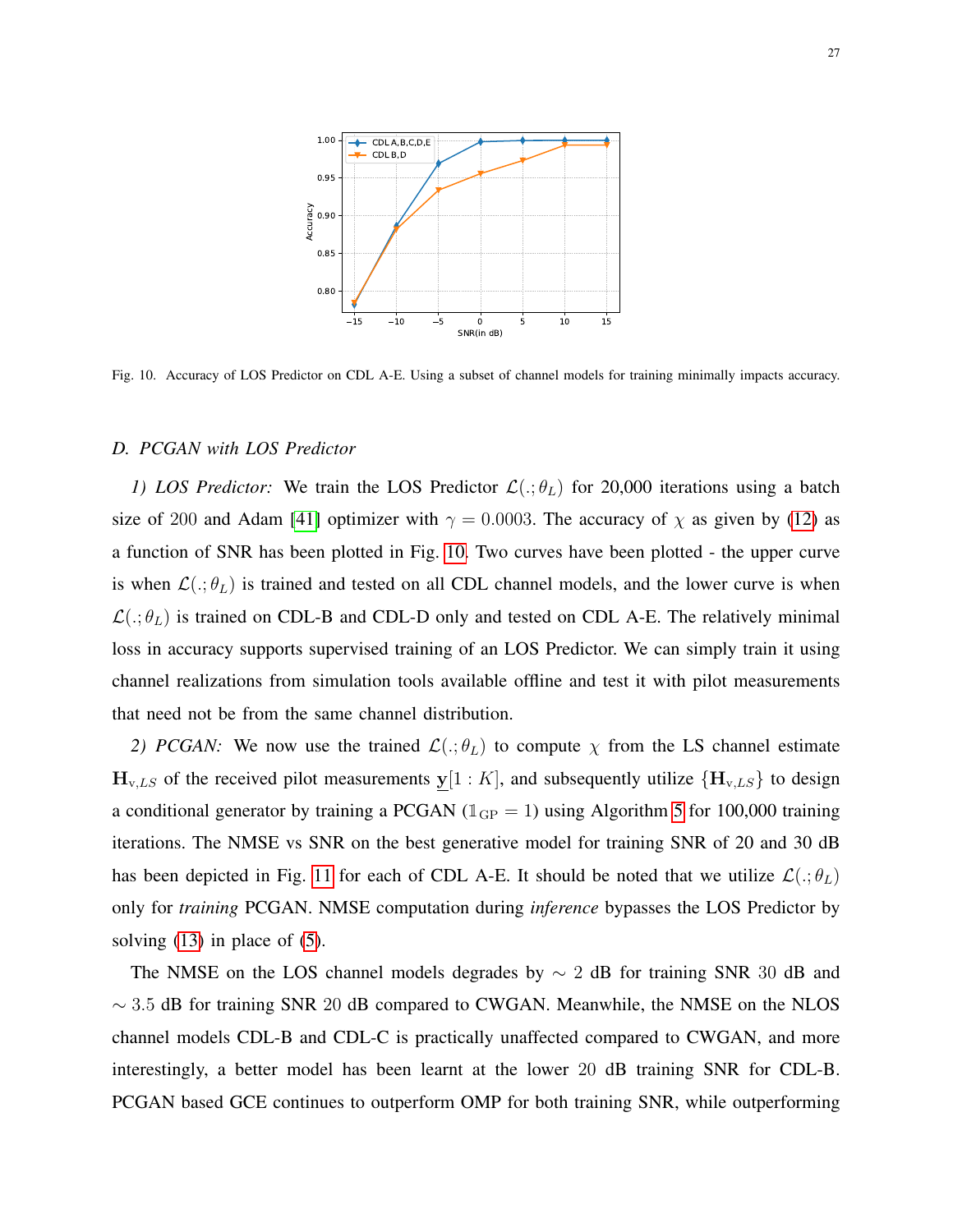

<span id="page-27-0"></span>Fig. 11. NMSE vs SNR for PCGAN at *training* SNR of 20 and 30 dB. For reference, OMP and EM-GM-AMP baselines have also been plotted. PCGAN outperforms on LOS models, and achieves competitive results on NLOS models as compared to EM-GM-AMP, while consistently outperforming OMP.

EM-GM-AMP for the LOS channel models and being similar for CDL-A.

#### *E. Complexity Analysis*

In our prior work [\[23\]](#page-30-1), we analyzed the computational complexity of GCE and contrasted it with OMP and EM-GM-AMP. Note that the complexity of both a forward and backward pass through a CNN are  $\mathcal{O}(N_tN_r)$  – backward propagation takes roughly twice the time of forward propagation for a CNN [\[48\]](#page-31-7) and the complexity of a forward pass through G or D is  $\mathcal{O}(N_tN_r)$ [\[23\]](#page-30-1). Given that each NN based operation in Algorithm [5](#page-16-0) can be expressed as either a forward or backward pass through a CNN, and the remaining are matrix additions, the big- $\mathcal O$  complexity of one iteration of PCGAN, given the dataset  ${H_{v,LS}}$ , is  $\mathcal{O}(N_tN_r)$ . However, such an analysis has its limitations – i) it does not account for the batch size  $m$ , which is practically constrained by the parallel compute capacity of a GPU and ii) the big- $\mathcal O$  complexity simply upper bounds a forward pass by  $\mathcal{O}(N_tN_r)$ , while the actual complexity may be significantly lower.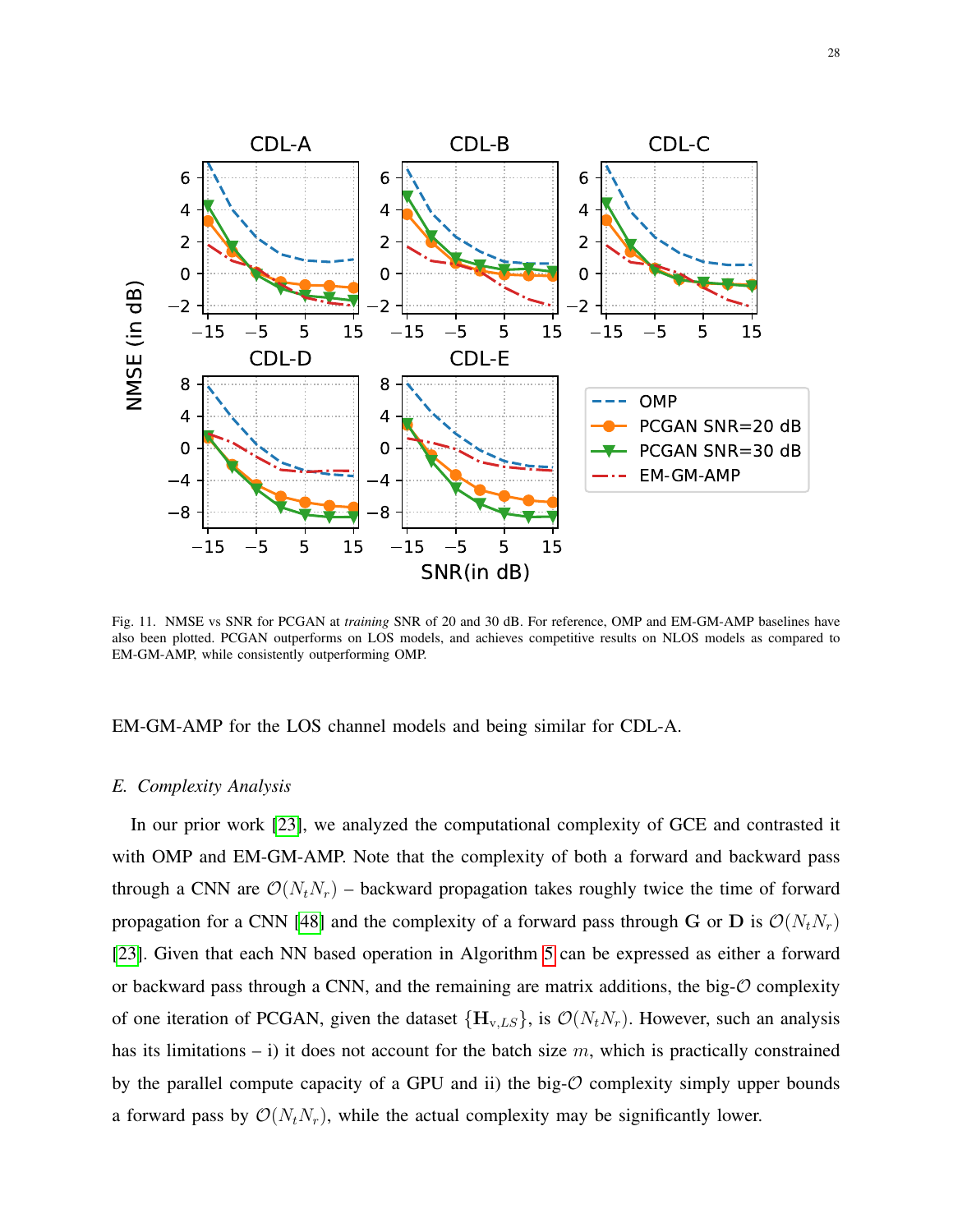## VII. CONCLUSIONS & FUTURE DIRECTIONS

<span id="page-28-0"></span>In this paper, we have presented a novel OTA formulation for training a GAN to learn the MIMO channel distribution for a range of LOS and NLOS channel models in accordance with the 3GPP standard [\[39\]](#page-30-17). We designed a LOS Predictor to determine whether the received pilot measurements originated from a LOS or a NLOS channel, and used the conditional output as input to a generative model, while the critic in the GAN was trained to distinguish between real and generated LS channel estimates. Subsequently, we utilized the trained generative model to perform generative channel estimation in the beamspace domain from compressive pilot measurements. While the individually trained WGANs outperformed both CS baselines – OMP and EM-GM-AMP – PCGAN was able to outperform OMP while outperforming EM-GM-AMP on LOS channel models and achieving competitive results on NLOS channels.

As part of future work, channel estimation using generative networks could potentially be performed in the presence of transmit non-linearities as well using the robust median-of-means estimator designed in [\[43\]](#page-31-2). There are also several research directions one could pursue to improve the practicality and applicability of the GAN training framework designed in this paper. In order to remove the assumption of block fading, we would need to train recurrent GANs [\[49\]](#page-31-8) that produce a sequence of temporally correlated channel realizations. As explained in Section [VI-B,](#page-22-2) the LOS predictor does not provide a sufficiently accurate indicator of the estimated degree of sparsity in the channel being reconstructed. Hence, we could instead train 3 GANs – for low, medium and high levels of beamspace sparsity – and then learn a classifier that will indicate which generative model to utilize [\[50\]](#page-31-9). Furthermore, we have not considered the degradation owing to quantization of the received signal, and incorporating CS based techniques for channel estimation from quantized pilot measurements [\[51\]](#page-31-10) in combination with generative models [\[52\]](#page-31-11) is an exciting future direction. Finally, one could look into combining GCE and GAN training to remove the requirement of full-rank pilot measurements for training Pilot GAN [\[53\]](#page-31-12).

## VIII. ACKNOWLEDGEMENTS

The authors would like to thank Chris Dick at NVIDIA for arranging the donation of a DGX Station A100 workstation to accelerate the training carried out in this work, and his feedback on this work.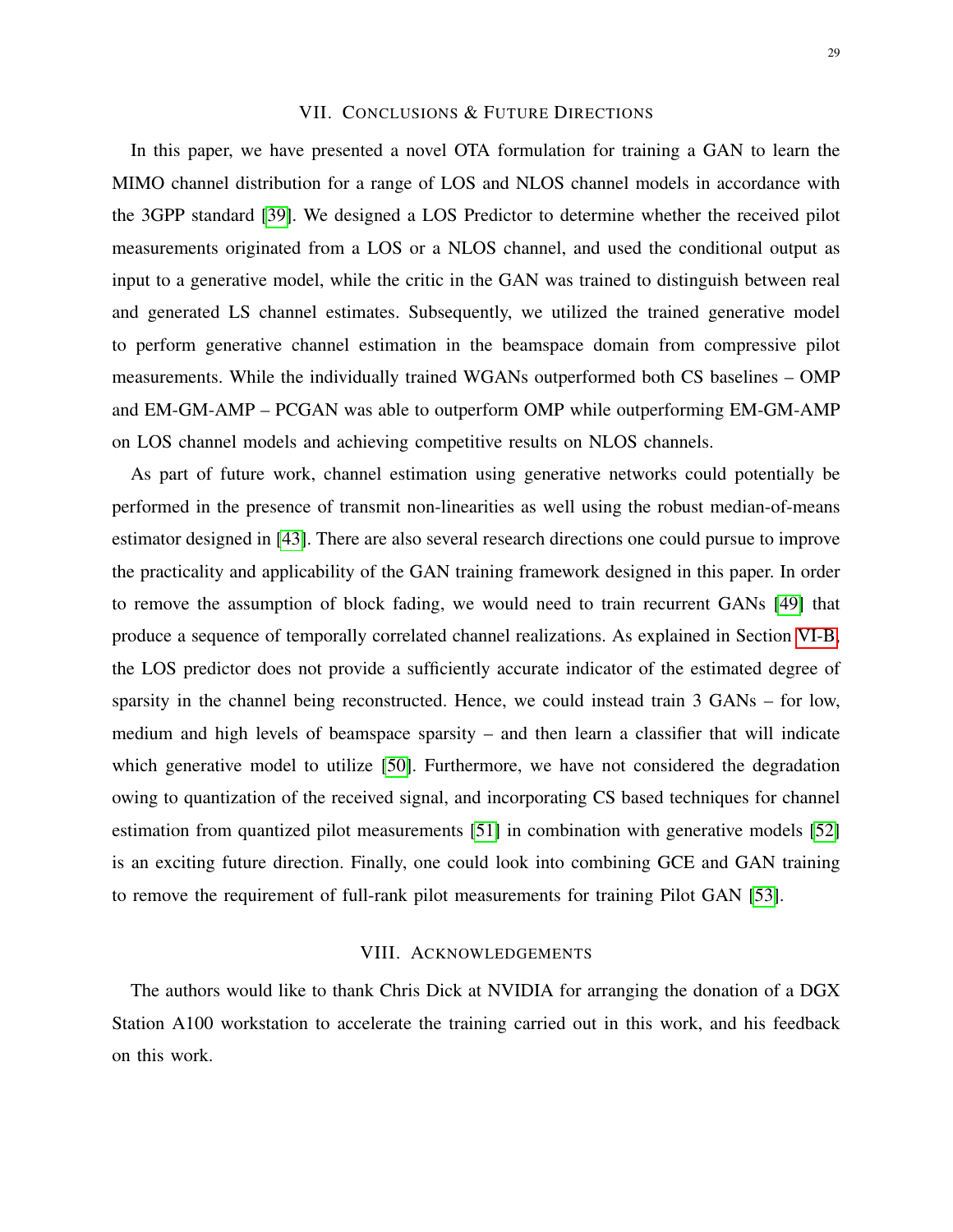#### **REFERENCES**

- <span id="page-29-0"></span>[1] T. S. Rappaport, Y. Xing, O. Kanhere, S. Ju, A. Madanayake, S. Mandal, A. Alkhateeb, and G. C. Trichopoulos, "Wireless communications and applications above 100 GHz: Opportunities and challenges for 6G and beyond," *IEEE Access*, vol. 7, pp. 78 729–78 757, Jun. 2019.
- <span id="page-29-1"></span>[2] H. Elayan, O. Amin, R. M. Shubair, and M.-S. Alouini, "Terahertz communication: The opportunities of wireless technology beyond 5G," in *IEEE Intl. Conf. on Advanced Comm. Technologies and Networking (CommNet)*, Apr. 2018, pp. 1–5.
- <span id="page-29-2"></span>[3] E. Björnson, J. Hoydis, L. Sanguinetti et al., "Massive MIMO networks: Spectral, energy, and hardware efficiency". Foundations and Trends in Signal Processing, Now Publishers, Inc., Nov. 2017.
- <span id="page-29-3"></span>[4] A. Radford, L. Metz, and S. Chintala, "Unsupervised representation learning with deep convolutional generative adversarial networks," in *Proc. ICLR*, Nov. 2015.
- <span id="page-29-4"></span>[5] A. Bora, A. Jalal, E. Price, and A. G. Dimakis, "Compressed sensing using generative models," in *Intl. Conf. on Machine Learning (ICML)*, Aug. 2017, pp. 537–546.
- <span id="page-29-5"></span>[6] G. Ongie, A. Jalal, C. A. Metzler, R. G. Baraniuk, A. G. Dimakis, and R. Willett, "Deep learning techniques for inverse problems in imaging," *IEEE Journal on Sel. Areas in Information Theory*, vol. 1, no. 1, pp. 39–56, May 2020.
- <span id="page-29-6"></span>[7] P. A. Eliasi, S. Rangan, and T. S. Rappaport, "Low-rank spatial channel estimation for millimeter wave cellular systems," *IEEE Trans. on Wireless Communications*, vol. 16, no. 5, pp. 2748–2759, Apr. 2017.
- <span id="page-29-7"></span>[8] W. U. Bajwa, J. Haupt, A. M. Sayeed, and R. Nowak, "Compressed channel sensing: A new approach to estimating sparse multipath channels," *Proc. IEEE*, vol. 98, no. 6, pp. 1058–1076, Jun. 2010.
- <span id="page-29-8"></span>[9] W. U. Bajwa, A. Sayeed, and R. Nowak, "Sparse multipath channels: Modeling and estimation," in *IEEE Digital Signal Processing and Education Workshop*, Jan. 2009, pp. 320–325.
- <span id="page-29-9"></span>[10] A. Alkhateeb, O. El Ayach, G. Leus, and R. W. Heath, "Channel estimation and hybrid precoding for millimeter wave cellular systems," *IEEE J. Sel. Topics Sig. Process.*, vol. 8, no. 5, pp. 831–846, Oct. 2014.
- <span id="page-29-10"></span>[11] R. Méndez-Rial, C. Rusu, N. González-Prelcic, A. Alkhateeb, and R. W. Heath, "Hybrid MIMO architectures for millimeter wave communications: Phase shifters or switches?" *IEEE Access*, vol. 4, pp. 247–267, Jan. 2016.
- <span id="page-29-11"></span>[12] S. Rangan, "Generalized approximate message passing for estimation with random linear mixing," in *IEEE Intl. Symposium on Information Theory Proceedings*, Jul. 2011, pp. 2168–2172.
- <span id="page-29-12"></span>[13] J. P. Vila and P. Schniter, "Expectation-maximization Gaussian-mixture approximate message passing," *IEEE Trans. on Signal Processing*, vol. 61, no. 19, pp. 4658–4672, Jul. 2013.
- <span id="page-29-13"></span>[14] S. Rangan, P. Schniter, and A. K. Fletcher, "Vector approximate message passing," *IEEE Trans. on Info. Theory*, vol. 65, no. 10, pp. 6664–6684, May 2019.
- <span id="page-29-14"></span>[15] C.-K. Wen, S. Jin, K.-K. Wong, J.-C. Chen, and P. Ting, "Channel estimation for massive MIMO using Gaussian-mixture Bayesian learning," *IEEE Trans. on Wireless Communications*, vol. 14, no. 3, pp. 1356–1368, Oct. 2014.
- <span id="page-29-15"></span>[16] P. Sun, Z. Wang, and P. Schniter, "Joint channel-estimation and equalization of single-carrier systems via bilinear AMP," *IEEE Trans. on Signal Processing*, vol. 66, no. 10, pp. 2772–2785, Mar. 2018.
- <span id="page-29-16"></span>[17] M. F. Duarte and Y. C. Eldar, "Structured compressed sensing: From theory to applications," *IEEE Trans. on Signal Processing*, vol. 59, no. 9, pp. 4053–4085, Jul. 2011.
- <span id="page-29-17"></span>[18] Y. Yang, F. Gao, X. Ma, and S. Zhang, "Deep learning-based channel estimation for doubly selective fading channels," *IEEE Access*, vol. 7, pp. 36 579–36 589, Mar. 2019.
- [19] H. He, C.-K. Wen, S. Jin, and G. Y. Li, "Deep learning-based channel estimation for beamspace mmWave massive MIMO systems," *IEEE Wireless Communications Letters*, vol. 7, no. 5, pp. 852–855, Oct. 2018.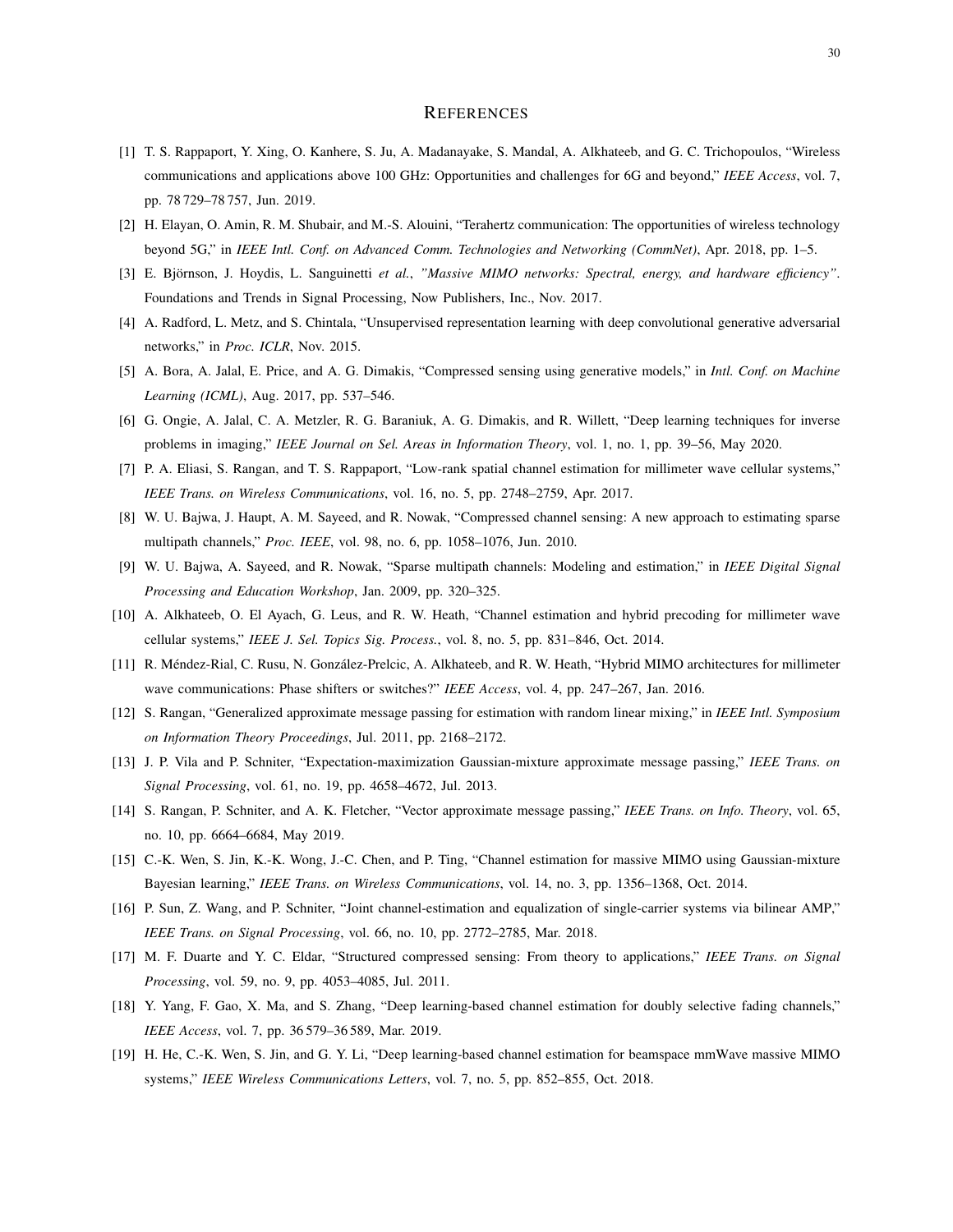- [20] X. Ru, L. Wei, and Y. Xu, "Model-driven channel estimation for OFDM systems based on image super-resolution network," in *Intl. Conf. on Signal and Image Processing (ICSIP)*, Oct. 2020, pp. 804–808.
- [21] P. Dong, H. Zhang, G. Y. Li, I. S. Gaspar, and N. NaderiAlizadeh, "Deep CNN-based channel estimation for mmWave Massive MIMO systems," *IEEE J. Sel. Topics Sig. Process.*, vol. 13, no. 5, pp. 989–1000, Jul. 2019.
- <span id="page-30-0"></span>[22] C.-J. Chun, J.-M. Kang, and I.-M. Kim, "Deep learning-based channel estimation for massive MIMO systems," *IEEE Wireless Communications Letters*, vol. 8, no. 4, pp. 1228–1231, Apr. 2019.
- <span id="page-30-1"></span>[23] E. Balevi, A. Doshi, A. Jalal, A. Dimakis, and J. G. Andrews, "High dimensional channel estimation using deep generative networks," *IEEE Journal on Sel. Areas in Communications*, vol. 39, no. 1, pp. 18–30, Nov. 2020.
- <span id="page-30-2"></span>[24] A. Doshi, E. Balevi, and J. G. Andrews, "Compressed representation of high dimensional channels using deep generative networks," in *Proc., IEEE Signal Proc. Adv. in Wireless Comm. (SPAWC)*, May 2020, pp. 1–5.
- <span id="page-30-3"></span>[25] I. Goodfellow, J. Pouget-Abadie, M. Mirza, B. Xu, D. Warde-Farley, S. Ozair, A. Courville, and Y. Bengio, "Generative adversarial nets," in *Adv. in Neural Info. Process. Systems*, Dec. 2014, pp. 2672–2680.
- <span id="page-30-4"></span>[26] A. Jalal, M. Arvinte, G. Daras, E. Price, A. G. Dimakis, and J. Tamir, "Robust compressed sensing MRI with deep generative priors," *Adv. in Neural Info. Process. Systems*, vol. 34, Dec. 2021.
- <span id="page-30-5"></span>[27] M. Arvinte and J. I. Tamir, "Deep Diffusion Models for Robust Channel Estimation," *arXiv preprint arXiv:2111.08177*, Nov. 2021.
- <span id="page-30-6"></span>[28] E. Balevi and J. G. Andrews, "Wideband channel estimation with a generative adversarial network," *IEEE Trans. on Wireless Communications*, vol. 20, no. 5, pp. 3049–3060, May 2021.
- <span id="page-30-7"></span>[29] T. Orekondy, A. Behboodi, and J. B. Soriaga, "MIMO-GAN: Generative MIMO Channel Modeling," *To appear in IEEE Intl. Conf. on Communications*, Mar. 2022.
- <span id="page-30-8"></span>[30] I. Gulrajani, F. Ahmed, M. Arjovsky, V. Dumoulin, and A. C. Courville, "Improved training of Wasserstein GANs," *Adv. in Neural Info. Process. Systems*, vol. 30, Dec. 2017.
- <span id="page-30-9"></span>[31] A. Bora, E. Price, and A. G. Dimakis, "AmbientGAN: Generative models from lossy measurements," in *Proc. ICLR*, Feb. 2018.
- <span id="page-30-10"></span>[32] K. Venugopal, A. Alkhateeb, N. G. Prelcic, and R. W. Heath, "Channel estimation for hybrid architecture-based wideband millimeter wave systems," *IEEE Journal on Sel. Areas in Communications*, vol. 35, no. 9, pp. 1996–2009, Jun. 2017.
- <span id="page-30-11"></span>[33] D. L. Donoho, M. Elad, and V. N. Temlyakov, "Stable recovery of sparse overcomplete representations in the presence of noise," *IEEE Trans. on Info. Theory*, vol. 52, no. 1, pp. 6–18, Dec. 2005.
- <span id="page-30-12"></span>[34] Y. Zhang, A. Doshi, R. Liston, W. Tan, X. Zhu, J. G. Andrews, and R. W. Heath, "DeepWiPHY: Deep learning-based receiver design and dataset for IEEE 802.11 ax systems," *IEEE Trans. on Wireless Communications*, vol. 20, no. 3, pp. 1596–1611, Nov. 2020.
- <span id="page-30-13"></span>[35] M. Arjovsky, S. Chintala, and L. Bottou, "Wasserstein generative adversarial networks," in *Intl. Conf. on Machine Learning (ICML)*, Dec. 2017, pp. 214–223.
- <span id="page-30-14"></span>[36] A. Srivastava, L. Valkov, C. Russell, M. U. Gutmann, and C. Sutton, "Veegan: Reducing mode collapse in GANs using implicit variational learning," in *Adv. in Neural Info. Process. Systems*, Dec. 2017, pp. 3308–3318.
- <span id="page-30-15"></span>[37] M. Mirza and S. Osindero, "Conditional generative adversarial nets," *arXiv preprint arXiv:1411.1784*, Nov. 2014.
- <span id="page-30-16"></span>[38] S. Augenstein, H. B. McMahan, D. Ramage, S. Ramaswamy, P. Kairouz, M. Chen, R. Mathews *et al.*, "Generative models for effective ML on private, decentralized datasets," in *Proc. ICLR*, Nov. 2019.
- <span id="page-30-17"></span>[39] 3GPP, "Study on channel model for frequencies from 0.5 to 100 GHz," 3rd Generation Partnership Project (3GPP), Technical Report (TR) 38.901, Jan. 2020, version 16.1.0.
- <span id="page-30-18"></span>[40] A. Paszke *et al.*, "Pytorch: An imperative style, high-performance deep learning library," in *Adv. in Neural Info. Process. Systems*, 2019, vol. 32, pp. 8024–8035.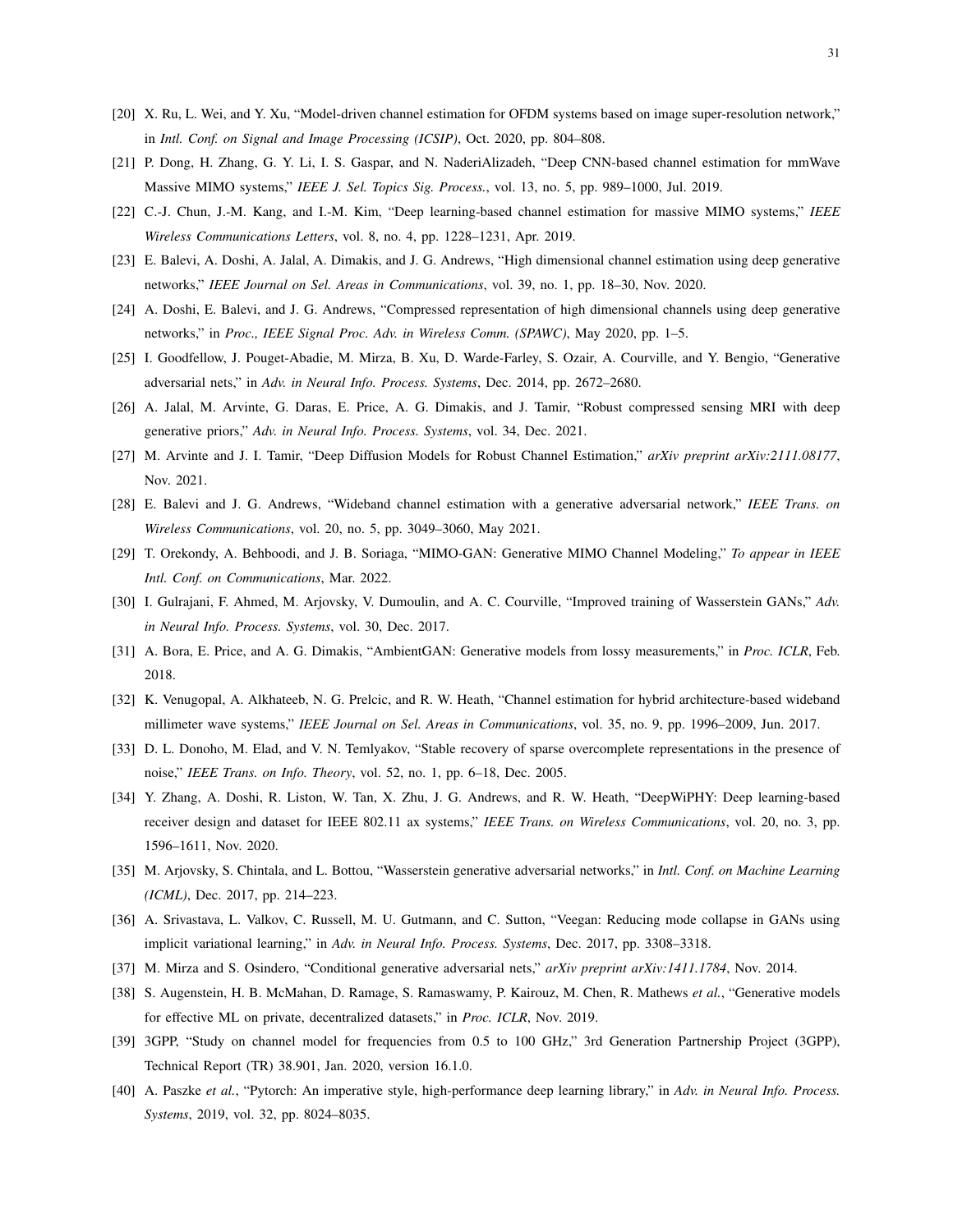- <span id="page-31-0"></span>[41] D. P. Kingma and J. Ba, "Adam: A method for stochastic optimization," in *Proc. ICLR*, Dec. 2014.
- <span id="page-31-1"></span>[42] M. Giordani, M. Mezzavilla, and M. Zorzi, "Initial access in 5G mmWave cellular networks," *IEEE Communications Magazine*, vol. 54, no. 11, pp. 40–47, 2016.
- <span id="page-31-2"></span>[43] A. Jalal, L. Liu, A. G. Dimakis, and C. Caramanis, "Robust compressed sensing using generative models," *Adv. in Neural Info. Process. Systems*, vol. 33, pp. 713–727, Dec. 2020.
- <span id="page-31-3"></span>[44] 3GPP, "NR; Physical layer procedures for data," 3rd Generation Partnership Project (3GPP), Technical Specification (TS) 38.214, Jan. 2021, version 16.4.0.
- <span id="page-31-4"></span>[45] K. Bonawitz *et al.*, "Towards federated learning at scale: System design," *Proceedings of Machine Learning and Systems*, vol. 1, pp. 374–388, Apr. 2019.
- <span id="page-31-5"></span>[46] M. Li, D. G. Andersen, J. W. Park, A. J. Smola, A. Ahmed, V. Josifovski, J. Long, E. J. Shekita, and B.-Y. Su, "Scaling distributed machine learning with the parameter server," in *OSDI*, 2014, pp. 583–598.
- <span id="page-31-6"></span>[47] C. Hardy, E. Le Merrer, and B. Sericola, "Md-gan: Multi-discriminator generative adversarial networks for distributed datasets," in *IEEE Intl. Parallel and Distributed Processing Symposium (IPDPS)*, May 2019, pp. 866–877.
- <span id="page-31-7"></span>[48] K. He and J. Sun, "Convolutional neural networks at constrained time cost," *in Proc. IEEE Conf. Comput. Vision Pattern Recognit.*, pp. 5353–5360, Jun. 2015.
- <span id="page-31-8"></span>[49] C. Esteban, S. L. Hyland, and G. Rätsch, "Real-valued (medical) time series generation with recurrent conditional gans," *arXiv preprint arXiv:1706.02633*, Jun. 2017.
- <span id="page-31-9"></span>[50] D. K. Park, S. Yoo, H. Bahng, J. Choo, and N. Park, "MEGAN: Mixture of Experts of Generative Adversarial Networks for Multimodal Image Generation," in *Proc. Intl. Joint Conference on Artificial Intelligence*, Jul. 2018, pp. 878–884.
- <span id="page-31-10"></span>[51] N. J. Myers, K. N. Tran, and R. W. Heath, "Low-rank mmWave MIMO channel estimation in one-bit receivers," in *Proc., IEEE Intl. Conf. on Acoustics, Speech, and Sig. Proc. (ICASSP)*, May 2020, pp. 5005–5009.
- <span id="page-31-11"></span>[52] S. Qiu, X. Wei, and Z. Qiu, "Robust One-Bit Recovery via ReLU Generative Networks: Improved Statistical Rates and Global Landscape Analysis," *in NeurIPS Deep Inverse Workshop*, Dec. 2019.
- <span id="page-31-12"></span>[53] M. Kabkab, P. Samangouei, and R. Chellappa, "Task-aware compressed sensing with generative adversarial networks," in *Proceedings of the AAAI Conference on Artificial Intelligence*, vol. 32, no. 1, Apr. 2018.
- <span id="page-31-13"></span>[54] K. Li and D.-K. Kang, "Enhanced generative adversarial networks with restart learning rate in discriminator," *Applied Sciences*, vol. 12, no. 3, p. 1191, Jan. 2022.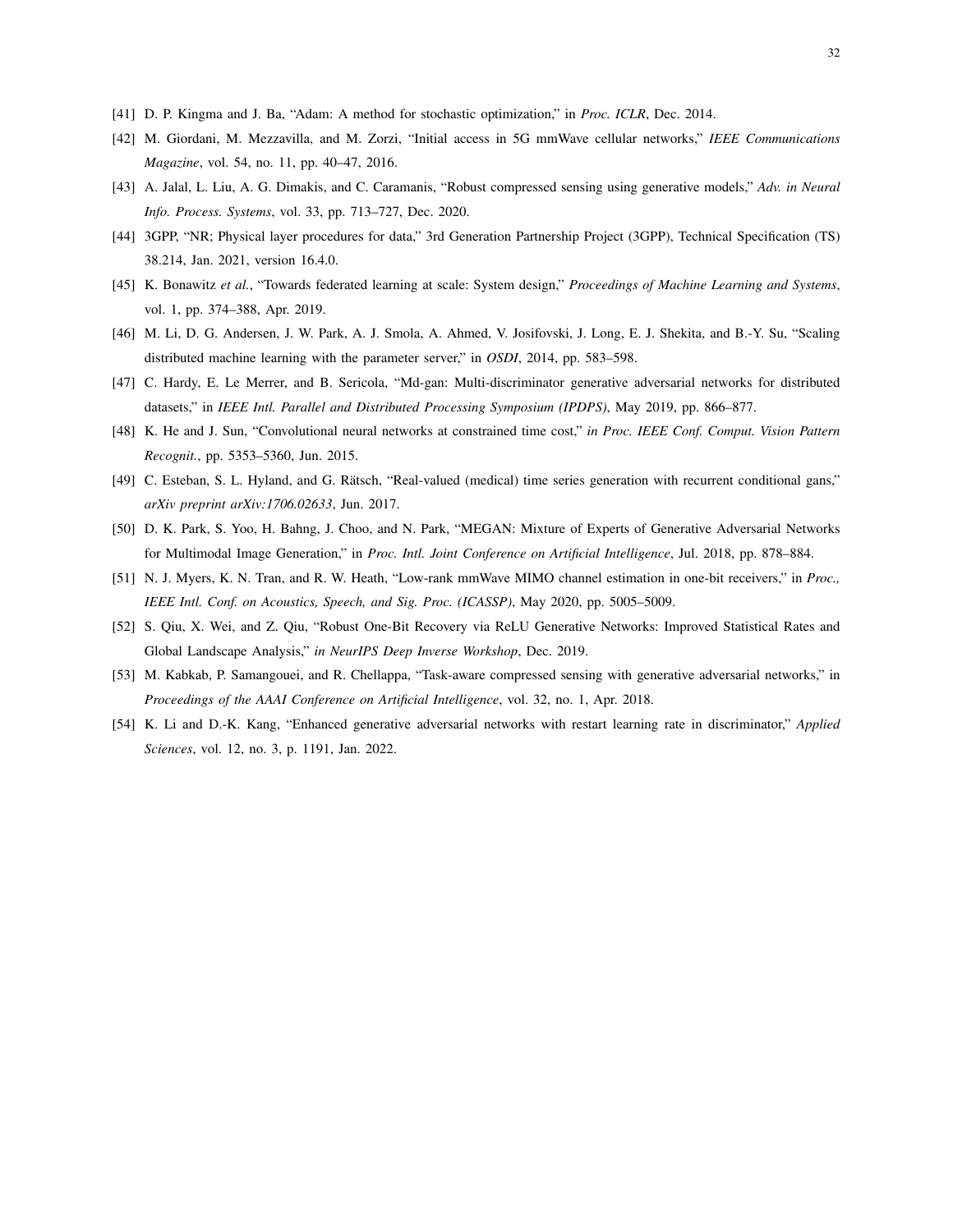#### **APPENDIX**

## <span id="page-32-0"></span>*A. Proof of Section [IV-C](#page-11-1)*

Consider noiseless pilot measurements  $y = A_{sp}H_v$  such that  $N_pN_s \lt N_tN_r$ . As explained in Section [II,](#page-5-0) this implies that we cannot recover a unique  $\mathbf{H}_{\rm v}$  given only y. Let us utilize the LQ decomposition of  $A_{sp}$  to represent it as  $A_{sp} = (L 0)Q$  where L is a  $N_p N_s \times N_p N_s$  lower triangular matrix and Q is an  $N_tN_r \times N_tN_r$  unitary matrix. Hence we have

$$
\underline{\mathbf{y}} = (\mathbf{L} \ \mathbf{0}) \mathbf{Q} \underline{\mathbf{H}}_{\mathbf{v}} = (\mathbf{L} \ \mathbf{0}) \begin{bmatrix} \mathbf{h}_{Q,1} \\ \mathbf{h}_{Q,2} \end{bmatrix} . \tag{15}
$$

where  $h_{Q,1}$  contains the first  $N_pN_s$  entries of  $QH_v$  and  $h_{Q,2}$  contains the remaining. Denote  $H_{v,Q} = QH_v$ . Since Q is invertible, there is a one-to-one mapping between the  $p_{H_{v,Q}}(.)$  and  $p_{\mathbf{H}_{\mathbf{v}}}$ (.). However, y is only a function of  $\mathbf{h}_{Q,1}$ . In fact, since L is lower triangular, we can compute  $h_{Q,1}$  from y by elementary row operations. Hence all pdfs of the form

<span id="page-32-2"></span>
$$
p_{\mathbf{H}_{\mathbf{v},Q}}(.) = \frac{p_{\mathbf{y}}(.)}{|\det(J_{\mathbf{y}}(\mathbf{h}_{Q,1}))|} p_{\mathbf{h}_{Q,2}}(.),
$$
\n(16)

where  $J_{\underline{y}}(h_{Q,1})$  is the Jacobian of  $\underline{y}$  evaluated at  $h_{Q,1}$ , map to the same  $p_{\underline{y}}(.)$ . Note that [\(16\)](#page-32-2) may not even include the ground truth  $p_{H_{v,Q}}$  if  $p_{H_{v,Q}} \neq p_{h_{Q,1}}(.)p_{h_{Q,2}}(.)$ . Hence, we cannot define a one-to-one mapping between  $p_{\underline{y}}$  and  $p_{\underline{H}_{v,Q}}$ , which implies the absence of the same between  $p_{\underline{y}}$ and  $p_{\text{H}_{v}}$ , proving Ambient GAN [\[31\]](#page-30-9) and by extension – Pilot GAN – cannot be trained with compressive measurements.

## <span id="page-32-1"></span>*B.* Optimal value of d for  $z \in \mathbb{R}^d$

Given that 3GPP TR 38.901 [\[39\]](#page-30-17) defines CDL-B to have the largest number of rays/clusters among all CDL models with only a weak LOS component, and consequently has the highest NMSE, we determine the optimal value of  $d$  by training a WGAN-GP on CDL-B. The smoothed plot of NMSE vs training iterations is shown in Fig. [12a](#page-33-1) for varying values of  $d$ . The NMSE decreases going from  $d = 55$  to  $d = 65$ , but increases on going to  $d = 75$ . Hence we have chosen  $d = 65$  as the optimal latent dimension.